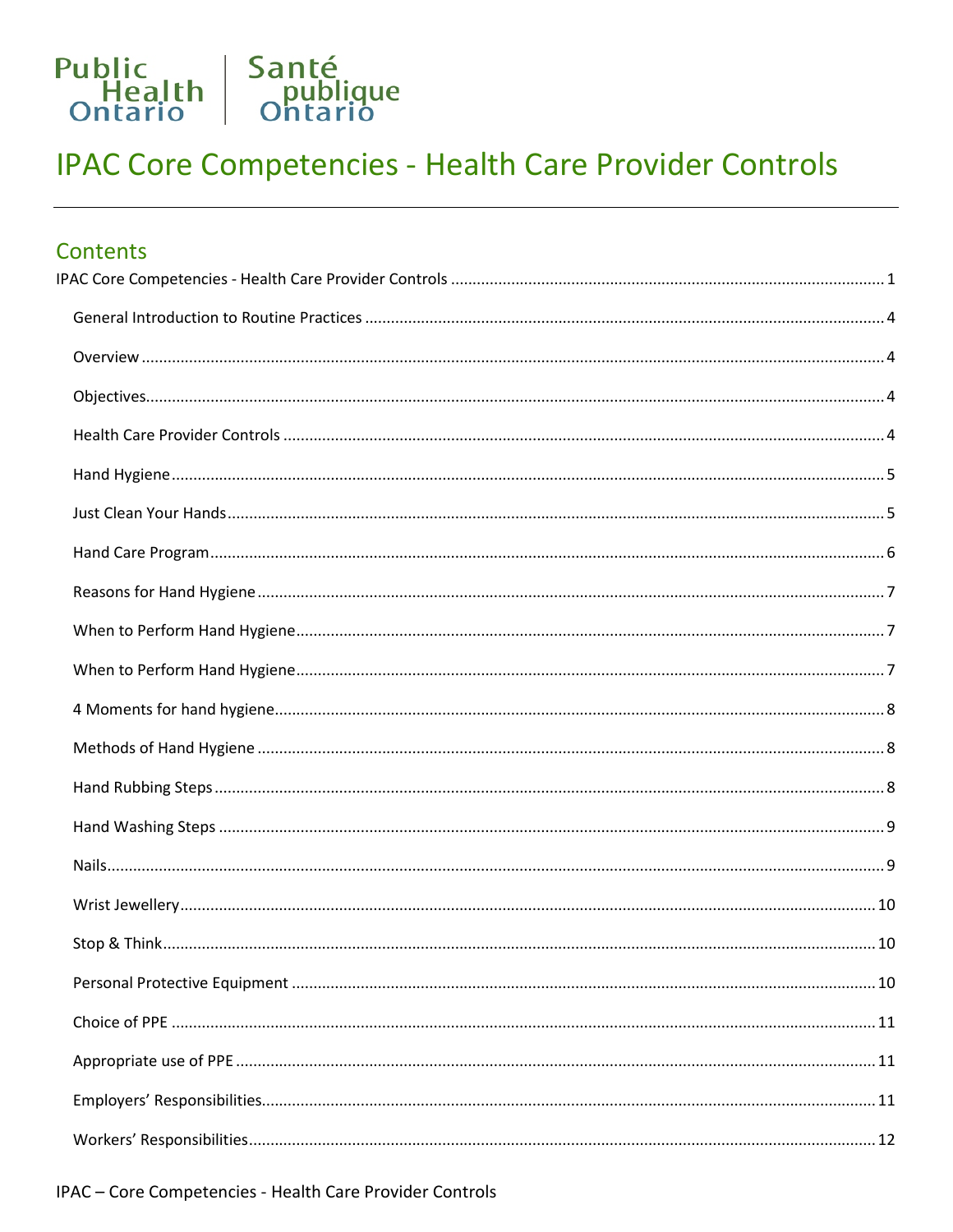| IPAC - Core Competencies - Health Care Provider Controls | $\overline{2}$ |
|----------------------------------------------------------|----------------|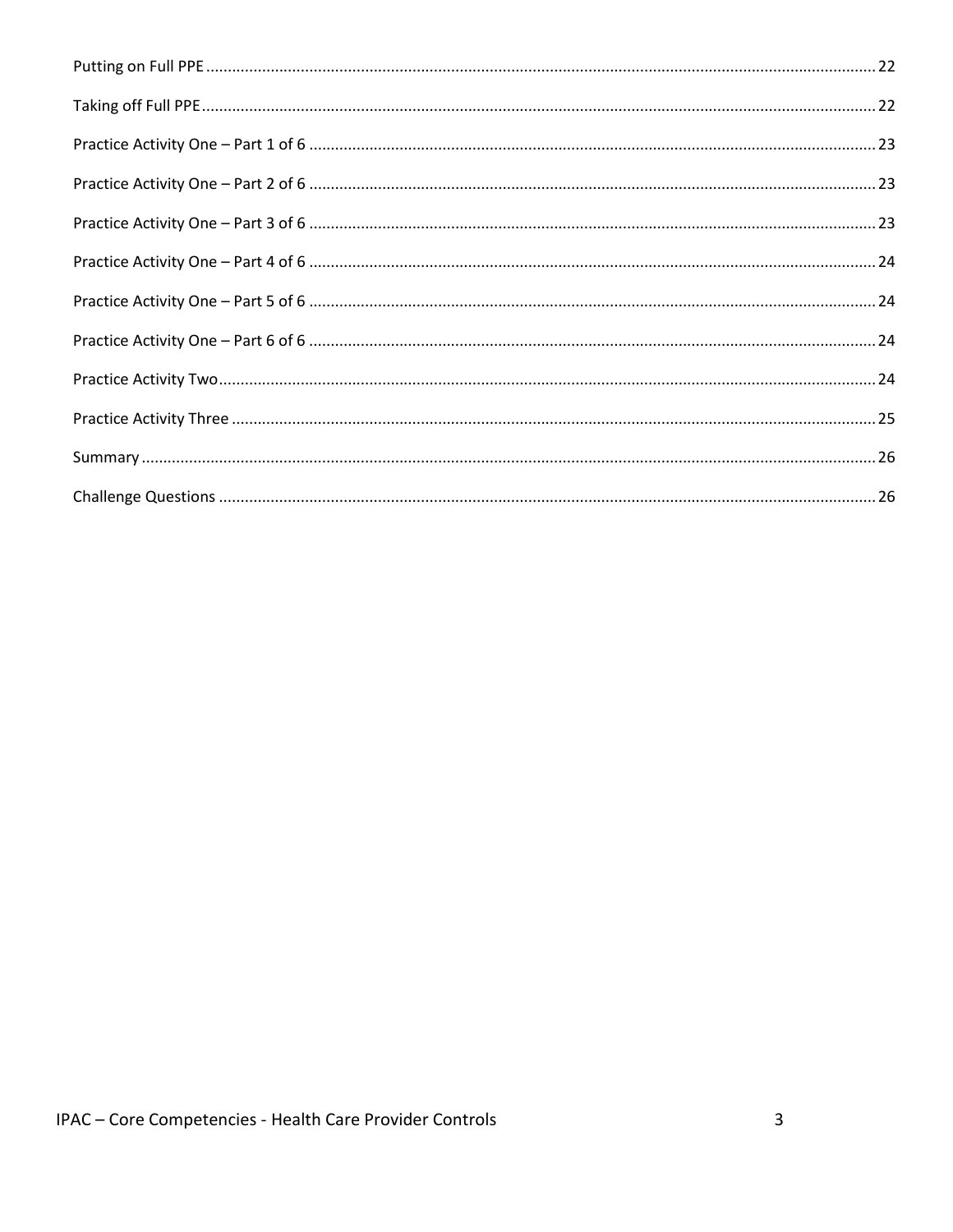## <span id="page-3-0"></span>General Introduction to Routine Practices

Routine Practices are the infection prevention and control practices that must be used routinely during all activities with all clients, patients or residents, to help prevent and control the spread of infectious agents in all health care settings. No matter what health care setting you work in, routine practices always apply.

#### <span id="page-3-1"></span>**Overview**

This component of the Routine Practices module will discuss hand hygiene and Personal Protective Equipment, or PPE. These are the controls that you, the Health Care Provider, can put in place to protect yourself and others to help prevent the transmission of infection.

For this component, the term "Health Care Provider" will be used to describe all Health Care Workers or staff. An important element of Routine Practices is Health Care Provider Controls.

In this component, you will learn about:

- Hand hygiene
- Personal Protective Equipment (PPE)

#### <span id="page-3-2"></span>**Objectives**

After this component, you will be able to perform proper hand hygiene using the right technique and know "when" and "why" hand hygiene must be done. You will also be able to describe how Personal Protective Equipment helps reduce the risk of infection in the health care environment, and you will know how to select Personal Protective Equipment based on your risk assessment and use it appropriately.

In your workplace, you may be called "staff" or "health care provider" or "health care worker". In this component, we'll use the term "health care provider".

#### <span id="page-3-3"></span>Health Care Provider Controls

Health Care Provider controls are measures that you use to protect yourself, clients, patients, or residents, coworkers, and visitors from getting an infection. Performing a thorough risk assessment before each interaction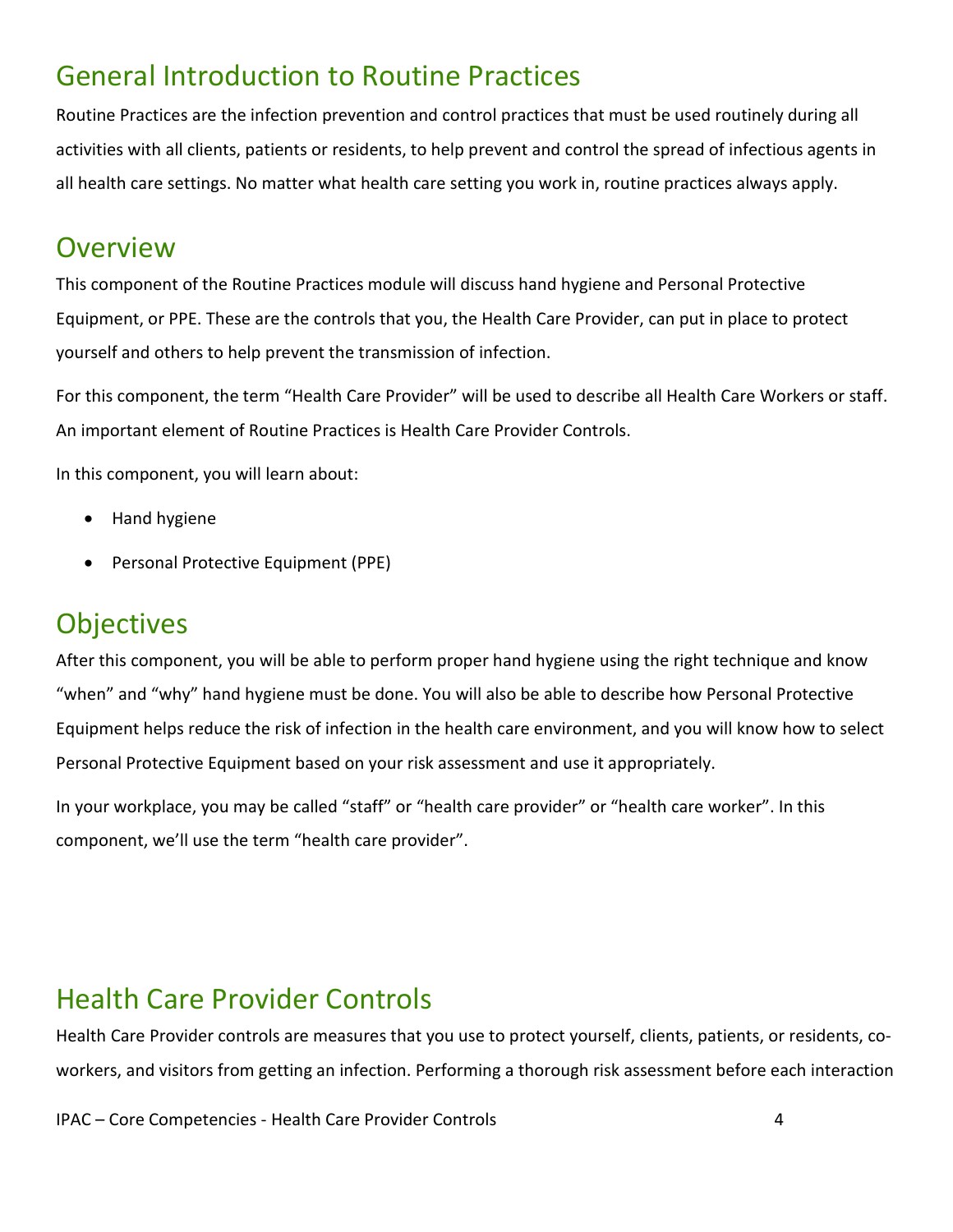with a client, patient, or resident is key to your decision-making around which Personal Protective Equipment to choose in a particular situation and whether there is a need to report deficiencies or defects in Personal Protective Equipment. Health Care Provider controls are your last defence in the Hierarchy of Controls when other controls may be absent or do not completely eliminate the risk.

Health Care Provider controls include understanding the importance of proper hand hygiene and using personal protective equipment such as gloves, gowns, and facial protection correctly.

- 1. Hand Hygiene
- 2. Use of PPE, such as gloves, gowns, and facial protection

#### <span id="page-4-0"></span>Hand Hygiene

Did you know that hand hygiene is the most important and effective infection prevention and control measure you can do to help prevent health care associated infections?

Hand hygiene is the responsibility of all individuals involved in health care.

Hand hygiene is:

- the most important and effective infection prevention and control measure you can do to help prevent health care associated infections
- the responsibility of all individuals involved in health care

Hand hygiene is a general term that refers to how to clean your hands. There are two ways you can perform hand hygiene. You already know that washing your hands at a sink with soap and water removes microorganisms. You can also perform hand hygiene with alcohol-based hand rub, or ABHR, which kills microorganisms.

Hand hygiene also includes taking care of your hands (also known as "hand care").

Let's look more closely at hand hygiene practice.

#### <span id="page-4-1"></span>Just Clean Your Hands

In Ontario, the "Just Clean Your Hands" program provides information about proper hand hygiene in health care settings. For example: Using alcohol-based hand rub is the preferred method for hand hygiene when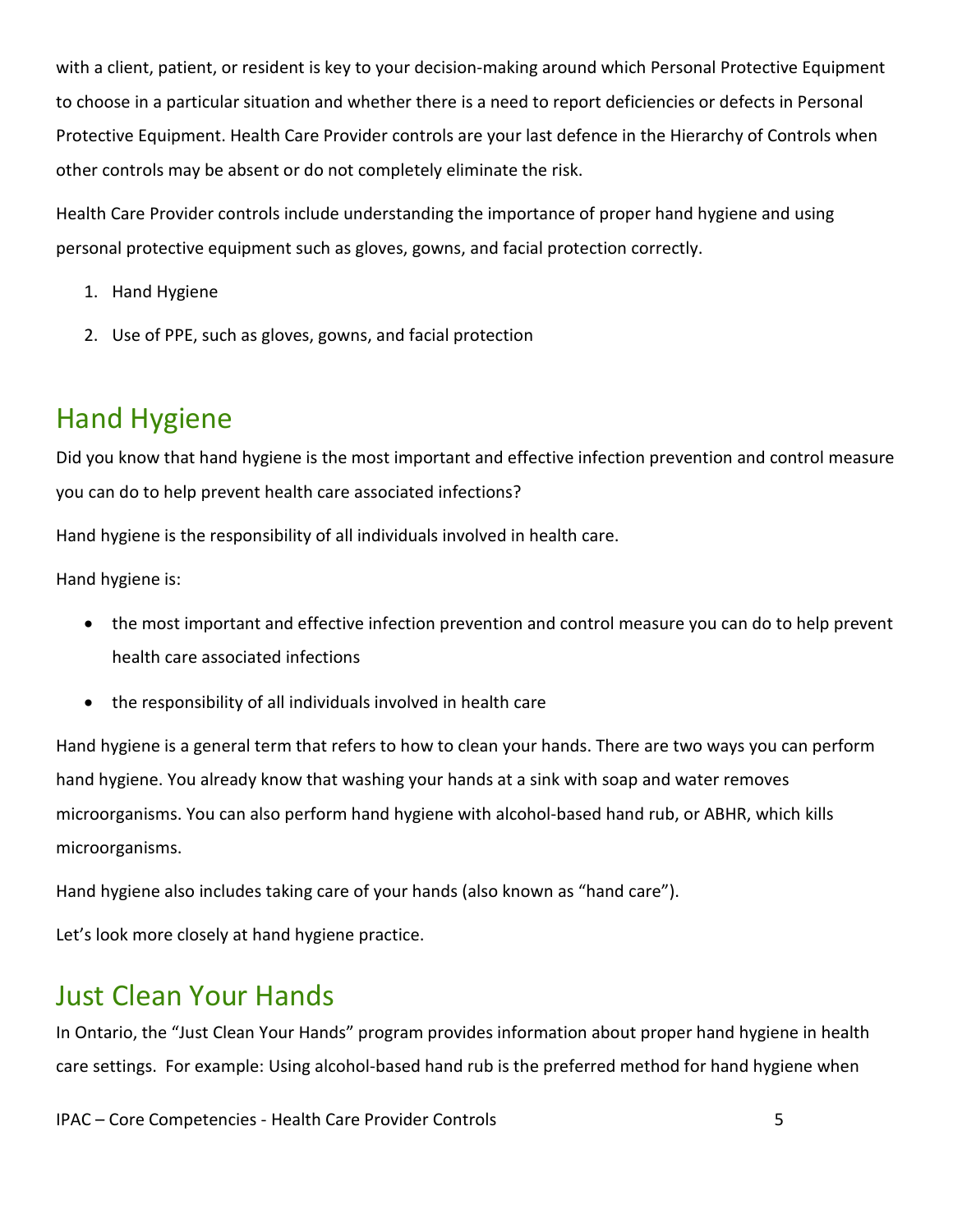your hands are not visibly soiled. When your hands are visibly soiled, you need to wash your hands at a sink with soap and water.

Health Care Providers need to learn about the "4 Moments for Hand Hygiene" according to the "Just Clean Your Hands" program. The "4 moments" will be discussed in more detail later in this component. This means those who work in health care need to clean their hands much more often than we realize based on the care activities we perform.

Health Care Providers need to understand the benefits of hand hygiene and the proper techniques to perform hand hygiene to prevent the transmission of infection.

Lastly, Health Care Providers need to look after their hands by following a hand care program.

For more information about Ontario's "Just Clean Your Hands" program, please follow this [link.](https://www.publichealthontario.ca/-/media/documents/J/2009/jcyh-hand-care-program.pdf?la=en)

#### <span id="page-5-0"></span>Hand Care Program

Having healthy hands is essential for providing health care.

A hand care program includes a hand assessment. Ask yourself: "are my hands dry, sore, or chapped?" If your hands are sore, you may be reluctant to use alcohol-based hand rub to perform hand hygiene. That's why you need to look after them!

Most alcohol-based hand rubs contain emollients, making them gentler on your skin. If you have a skin condition on your hands, then you need to be referred to either occupational health or your own Health Care Provider.

Your health care facility should provide hand moisturizers that are compatible with alcohol-based hand rub products. This is important to help you have healthy hands.

Do not use petroleum-based products to protect your hands while at work because this might damage your gloves.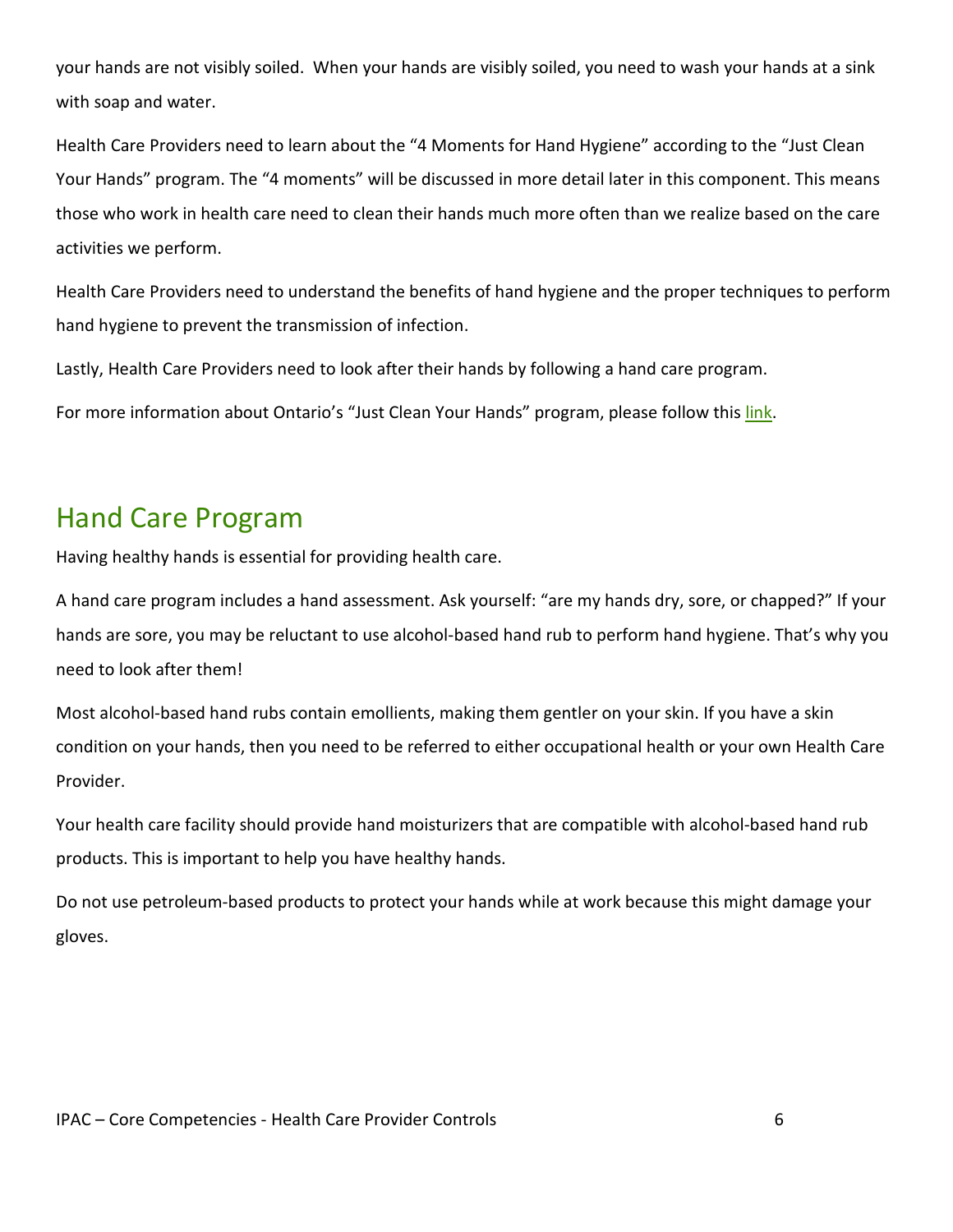# <span id="page-6-0"></span>Reasons for Hand Hygiene

You might ask why hand hygiene is so important. Your hands are the common link between your client, patient, or resident, the environment and equipment. Remember the Chain of Transmission? Clients, patients, or residents, who may carry Infectious Agents, can act as a Reservoir in the Chain.

The health care environment and equipment can act as Reservoirs where Infectious Agents can live.

The health care environment is at higher risk for being contaminated with body fluids than other workplace settings. At work, your hands touch these body fluids, as well as surfaces and equipment. The majority of health care associated infections are caused by the contaminated hands of Health Care Providers.

That's why hand hygiene is so important!

When performed correctly, hand hygiene removes or kills the Infectious Agents and breaks the Chain of Transmission. Hand hygiene is the single most effective means of preventing the transmission of Infectious Agents, by all Health Care Providers, working with all clients, patients, or residents.

#### <span id="page-6-1"></span>When to Perform Hand Hygiene

We learned as children that we need to perform hand hygiene:

- before preparing, handling, serving or eating food
- after personal body functions, such as using the toilet or blowing one's nose
- when our hands accidentally come into contact with another person's secretions, excretions, blood and body fluids. Remember, when hands are visibly soiled, they must be washed with soap and running water.

#### <span id="page-6-2"></span>When to Perform Hand Hygiene

In health care, hand hygiene extends beyond what we learned as children. Remember to do a risk assessment before every interaction with a client, patient, or resident and his or her environment.

You need to perform hand hygiene before putting on and after taking off Personal Protective Equipment.

A good "rule of thumb" is to perform hand hygiene whenever you think your hands may be contaminated AND according to the "4 Moments for Hand Hygiene".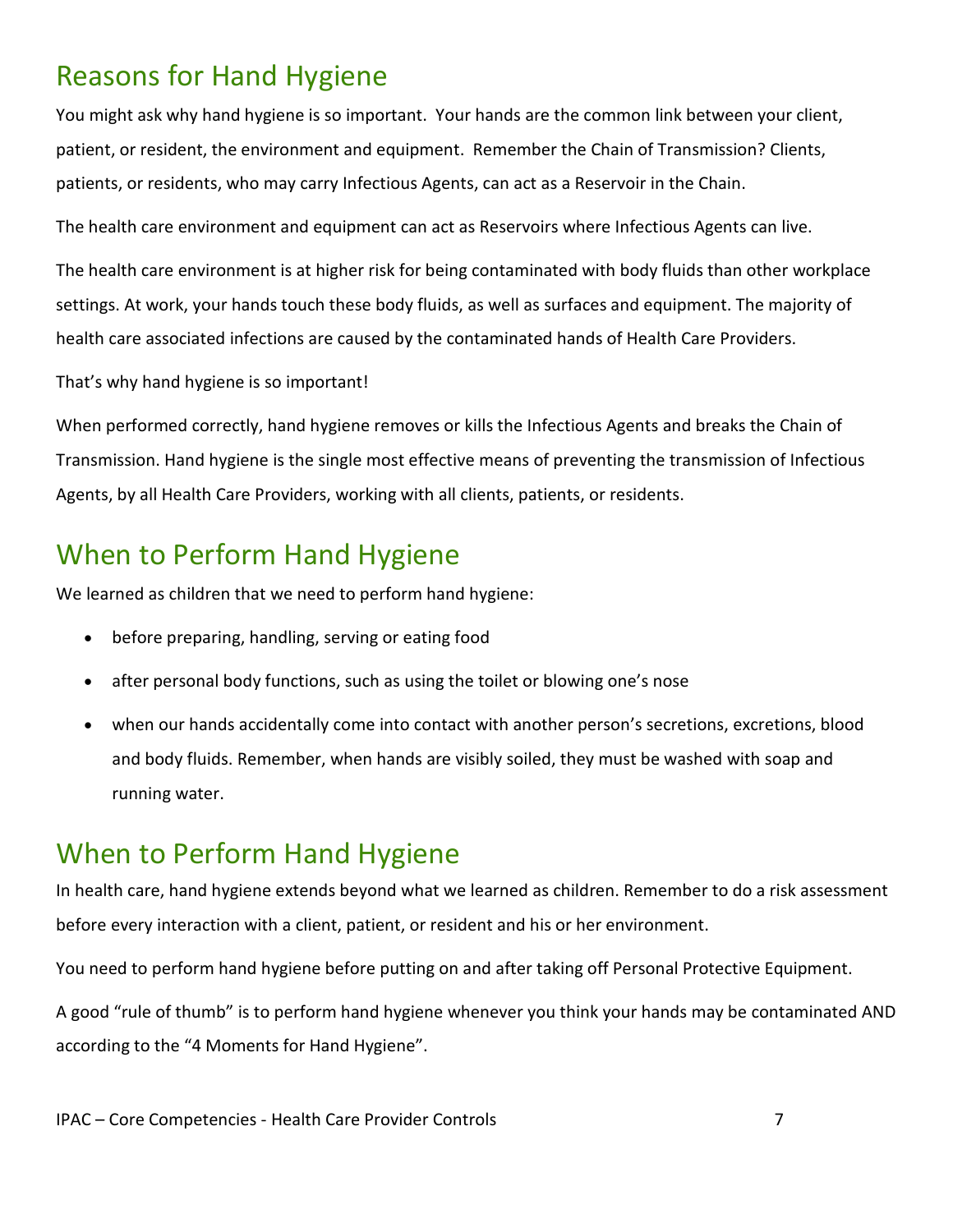# <span id="page-7-0"></span>4 Moments for hand hygiene

In Ontario, we have the "Just Clean Your Hands" program.

Your "4 Moments for Hand Hygiene" are:

- before initial client, patient, or resident contact, or contact with his or her environment
- before any aseptic procedure, even if gloves are worn
- after body fluid exposure risk, even if gloves are worn
- after contact with your client, patient, or resident, or his or her environment

# <span id="page-7-1"></span>Methods of Hand Hygiene

There are two ways to perform hand hygiene.

The preferred method for hand hygiene in health care settings is to clean your hands using alcohol-based hand rub. The correct concentration of alcohol-based product is 70-90% alcohol.

When your hands are visibly soiled, you need to clean your hands with plain soap and running water. If running water is not available, use moistened towelettes followed by ABHR. An individual is washing their hands with plain soap.

# <span id="page-7-2"></span>Hand Rubbing Steps

Nail enhancements, rings and wrist jewellery can act as reservoirs for microorganisms and infectious agents and must not be worn by health care workers providing care. If a watch is worn it must be pushed up your arm to allow hands and wrists to be cleaned.

Check that your hands are visibly clean. If there is obvious soiling, follow the steps for hand washing:

- Apply 1 to 2 pumps of product to the palms of your dry hand.
- Rub hands together, palm to palm.
- Rub in between and around your fingers.
- Rub the back of each hand with the palm of the other hand.
- Rub the fingertips of each hand in the opposite palm.
- Rub each thumb clasped in the opposite hand.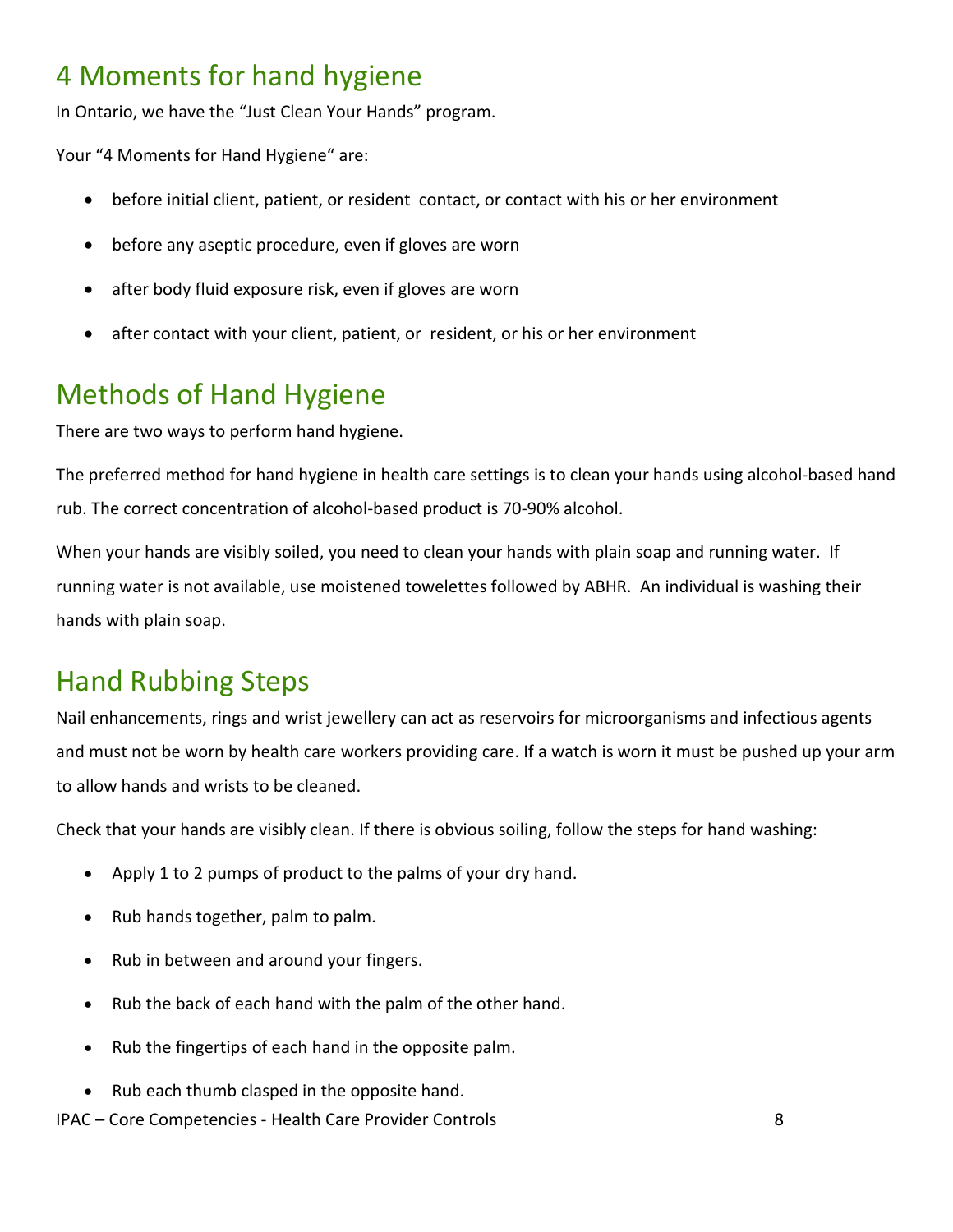- Rub your hands until the product is dry. This will take a minimum of 15 seconds if sufficient product has been used.
- Do not use paper towels to dry your hands.

# <span id="page-8-0"></span>Hand Washing Steps

Nail enhancements, rings and wrist jewellery can act as reservoirs for microorganisms and infectious agents and must not be worn by health care workers providing care. If a watch is worn it must be pushed up your arm to allow hands and wrists to be cleaned.

Wet hands with warm water. Do not use water that is too hot or too cold, as it is hard on your skin and will lead to dryness, follow the following steps:

- Apply liquid or foam soap. In health care settings bar soap should not be used for hand washing because it is easily contaminated.
- Lather soap and rub hands palm to palm.
- Rub in between and around fingers.
- Rub back of each hand with palm of other hand.
- Rub fingertips of each hand in opposite palm.
- Rub each thumb clasped in opposite hand.
- After a minimum of 15 seconds, rinse hands thoroughly under running water. Be sure that all soap is removed as soap will dry out your skin.
- Pat hands dry with paper towel. Rubbing with paper towels can damage the skin.
- Turn off water using paper towel to avoid re-contaminating your hands.
- Dispose of paper towel into waste container.

#### <span id="page-8-1"></span>Nails

Long nails are difficult to clean, can pierce gloves, and harbour more Infectious Agents than short nails. Natural nails should be kept clean and short, not showing past the end of the finger.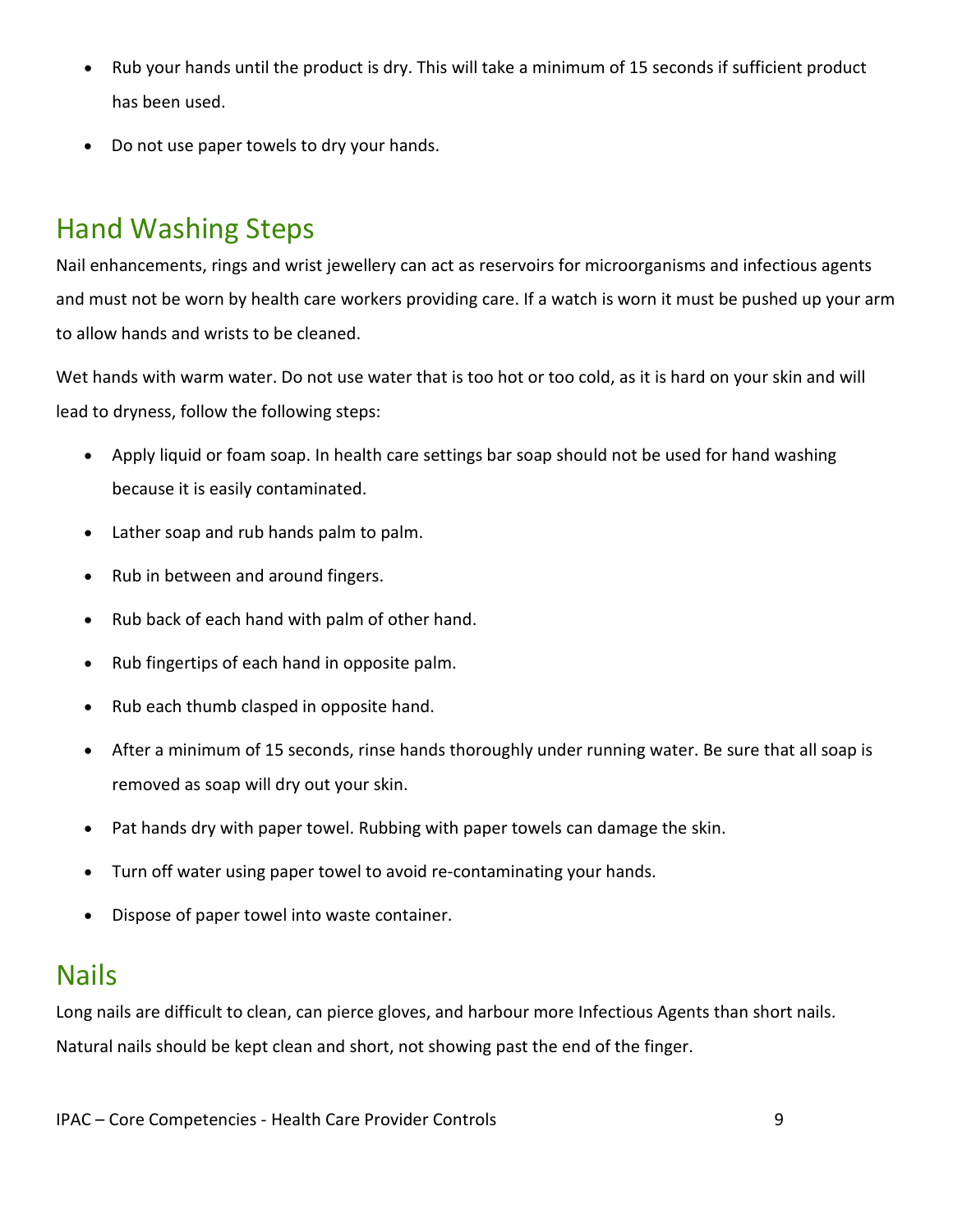Chipped nail polish or nail polish worn longer than 4 days can harbour Infectious Agents that are not removed by hand washing. Fingernail polish, if worn, must be fresh and have no chips.

Artificial nails and nail enhancements are not be worn by those having direct contact with a client, patient, or resident.

#### <span id="page-9-0"></span>Wrist Jewellery

Rings and wrist jewellery, except for watches, are not to be worn when providing care. If facilities allow their Health Care Providers to wear a ring it must be a smooth band, with no projections or mounted stones.

Watches, if worn, should be able to be pushed up the arm far enough to allow hands and wrists to be cleaned appropriately.

Rings and wrist jewellery can act as Reservoirs for Infectious Agents. It is recommended they not be worn by Health Care Providers. If your usual role is to provide direct care, you should leave your jewellery at home.

An image is shown of a hand with a ring on a finger, and an image of a band around a wrist.

# <span id="page-9-1"></span>Stop & Think

How is hand hygiene in health care different than when you first learned to wash your hands?

Why is it important to take care of your hands?

How does hand hygiene contribute to infection prevention and control?

# <span id="page-9-2"></span>Personal Protective Equipment

Remember the discussion in the Occupational Health and Safety component of Routine Practices about protecting yourself from hazards? This is something you, as a health care provider, can control in your everyday work.

Personal Protective Equipment is used to prevent transmission of Infectious Agents from patient-to-patient, patient-to-health care provider, health care provider-to-patient, and health care provider-to-health care provider. Gloves, gowns, and facial protection can be used alone or in combination. They prevent exposure by placing a barrier between the infectious source and one's own mucous membranes, airways, skin and clothing or uniform.

IPAC – Core Competencies - Health Care Provider Controls 10 In this way, you do your part in fulfilling the Internal Responsibility System.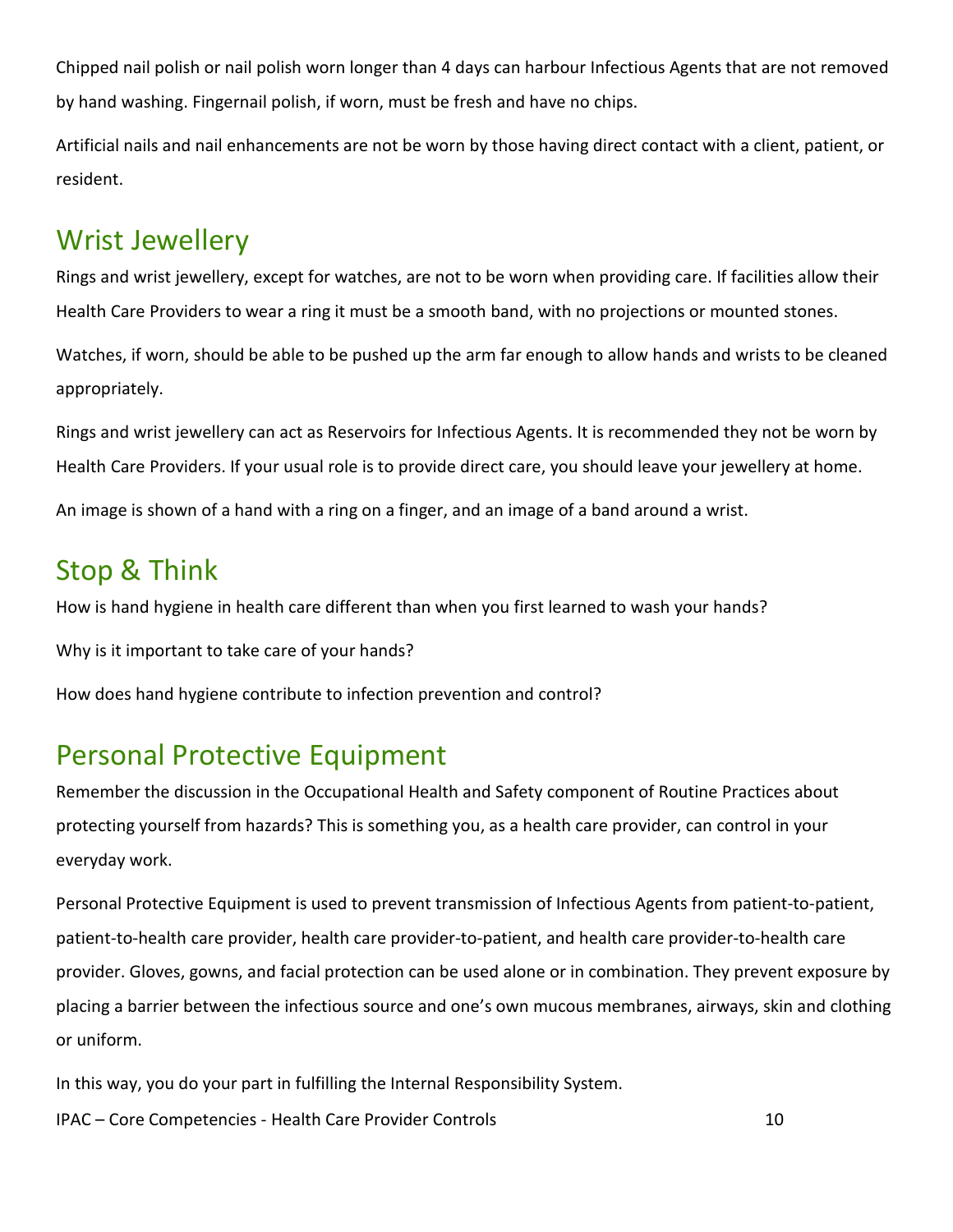#### <span id="page-10-0"></span>Choice of PPE

As a health care provider, you are responsible to select the Personal Protective Equipment you need based on what you are going to do for your client, patient, or resident. It also depends on how the Infectious Agent may be transmitted. You need to perform a risk assessment before each and every interaction with your client, patient, or resident and his or her environment. Your decision to wear Personal Protective Equipment is based on the organizational risk assessment, your answers to your personal risk assessment questions and the item you will need to protect yourself when carrying out your task.

Making the correct choices and using Personal Protective Equipment properly, will help you to break the Chain of Transmission.

A pair of gloves is displayed.

#### <span id="page-10-1"></span>Appropriate use of PPE

Personal Protective Equipment protects the health care provider when used properly. It is important for you to know how to put on Personal Protective Equipment properly and how to remove it safely.

Always access Personal Protective Equipment without contaminating the container or other items. Remember to perform hand hygiene before putting on and taking off Personal Protective Equipment. Sometimes this is referred to as "donning" and "doffing."

Put on Personal Protective Equipment just prior to the activity that requires it. Remove Personal Protective Equipment immediately after the activity, when soiled or damaged. Do not wear Personal Protective Equipment when it is not needed, since you might accidentally contaminate the environment.

Too often, health care providers are seen with gowns on in the cafeteria, or walking through the hall. How many times have you seen a health care provider with a mask dangling around their neck? It is important for health care providers to know when to wear Personal Protective Equipment and when to remove it!

# <span id="page-10-2"></span>Employers' Responsibilities

Employers also have responsibilities regarding Personal Protective Equipment. By law employers are required to ensure that appropriate PPE is worn. For example, the type of gloves that housekeepers use to protect their hands from chemicals when cleaning might be different from the type of gloves that a health care provider might use to protect their hands from an Infectious Agent.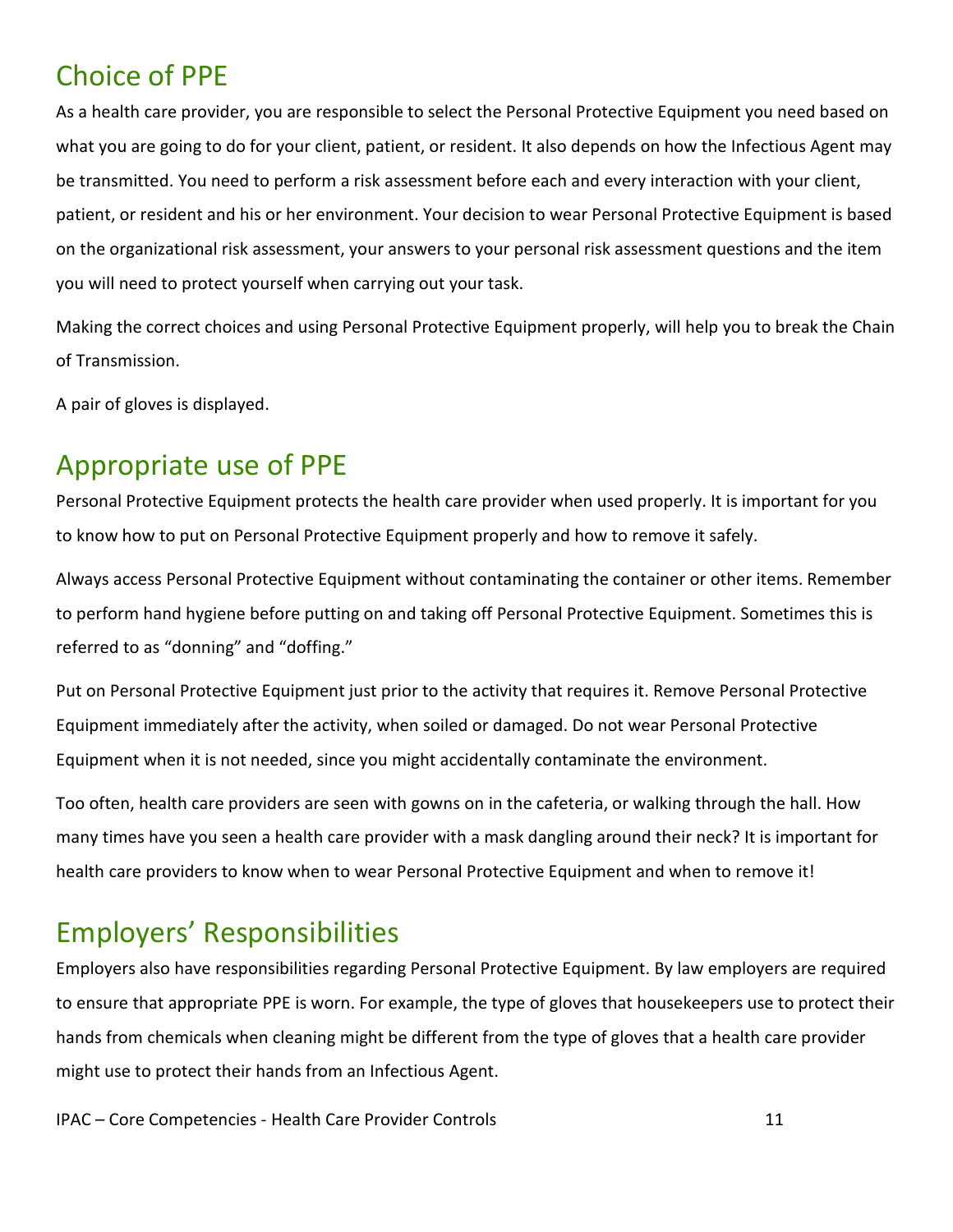Guidelines need to be in place regarding the use of Personal Protective Equipment and health care providers must be trained in how to use Personal Protective Equipment correctly. Any concerns about the quality of Personal Protective Equipment need to be addressed by the employer.

## <span id="page-11-0"></span>Workers' Responsibilities

It is important for you, the health care provider, to wear PPE when required and based on your risk assessment. You must be trained in the proper way to put on and to take off Personal Protective Equipment. If you find that Personal Protective Equipment is not available, not available in your size or not appropriate for the task you need to do, you need to report this to your employer or supervisor. You should also report damaged Personal Protective Equipment or Personal Protective Equipment of poor quality.

#### <span id="page-11-1"></span>Gloves

When you think about occupational health and safety, gloves may need to be worn for many different reasons, such as protecting yourself from chemical injury. This discussion about gloves will focus on infection prevention and control reasons for wearing gloves.

Think about all the fluids in the body such as blood, urine, and stool. Also think about being exposed to another person's non-intact skin, like a wound or a cut, or their mucous membranes. Our bodies have many secretions and excretions. A good rule of thumb is: if it's wet and not yours, you need to wear gloves!

Wear gloves when your risk assessment suggests that your hands may be in contact with blood, body fluids, secretions, excretions or equipment and environmental surfaces contaminated with these. In this way, the Infectious Agents will go onto the gloves and not your hands.

# <span id="page-11-2"></span>Choice of Gloves

Select the best gloves for the task you are about to do. Base your selection on the type of task you will be performing such as invasive procedures which require sterile gloves. Some tasks put more stress on the gloves and these tasks need a glove that has a good fit. Certain types of chemicals may damage some gloves. If you need to wear gloves for a long period of time you will need a stronger glove.

There are many types of gloves available for use in health care, such as vinyl gloves for short tasks with minimal exposure and; nitrile gloves for tasks of longer duration or contact with chemical agents.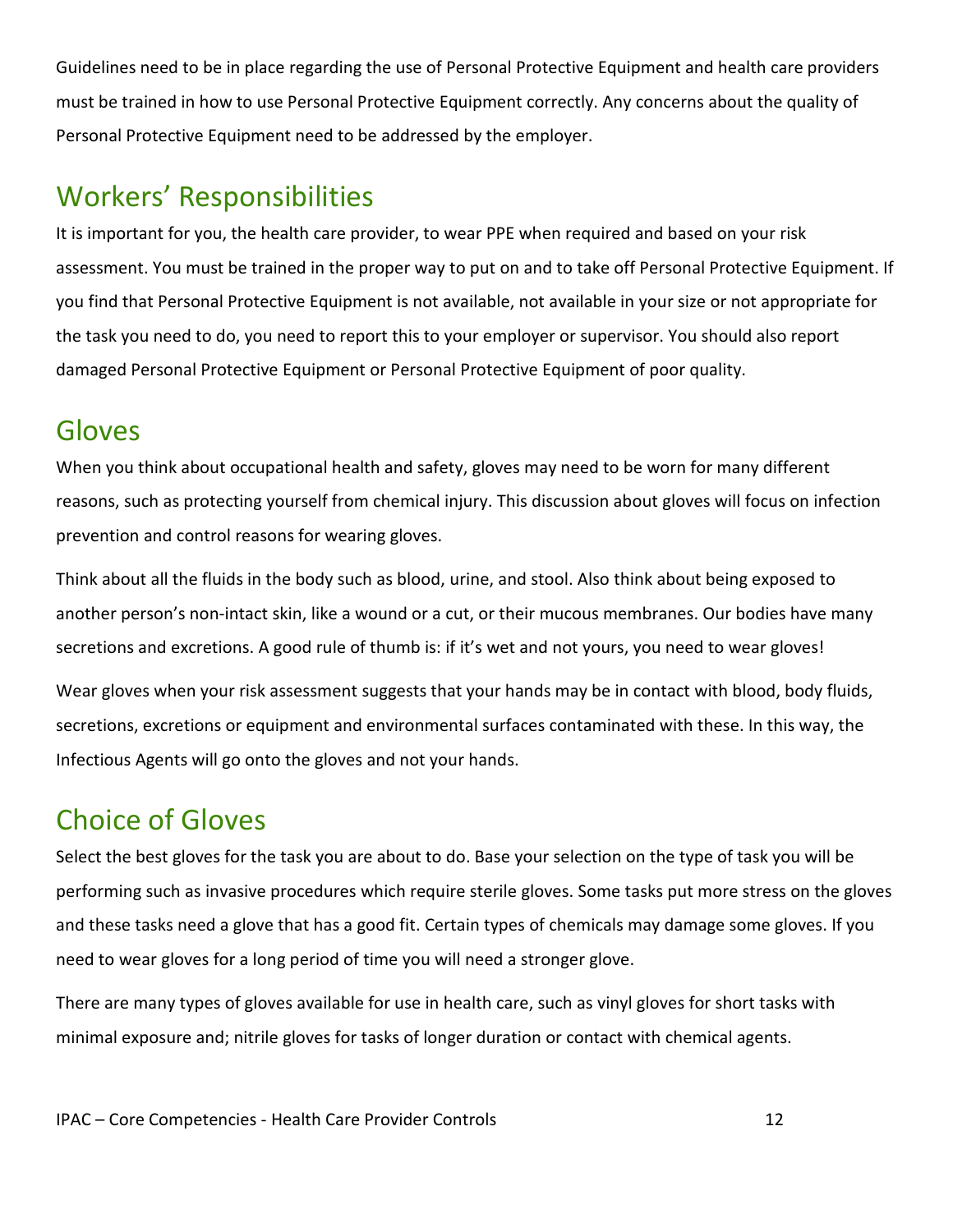# <span id="page-12-0"></span>Types of Gloves to Avoid

Avoid latex gloves due to the risk of sensitivity and allergy. If you have a latex allergy or are sensitive to powders in gloves, consult your physician or occupational health service for guidance in choosing gloves. Do not wear co-polymer also known as "sandwich" gloves when providing care as they fit poorly and are not durable; they may tear easily.

#### <span id="page-12-1"></span>Improper Glove Use

For Routine Practices, you do not need gloves for care activities in which you only touch intact skin. Here are some low risk activities which do not generally require the use of gloves.

- taking blood pressure or pulse
- bathing or dressing your client, patient, or resident
- social touch, such as shaking hands
- using a computer
- pushing a wheelchair
- feeding or delivering snacks or drinks
- delivering clean linen
- making a clean bed

#### <span id="page-12-2"></span>Putting on Gloves Steps

Follow the following steps on how to put gloves on correctly:

- Nail enhancements, rings and wrist jewellery can act as reservoirs for microorganisms and infectious agents and must not be worn by health care workers providing care. If a watch is worn it must be pushed up your arm to allow hands and wrists to be cleaned.
- Clean your hands before putting on gloves.
- Wear gloves that fit well.
- Pull glove on over the fingers of one hand, taking care not to puncture the glove by pulling too hard. Be sure the glove covers the wrist.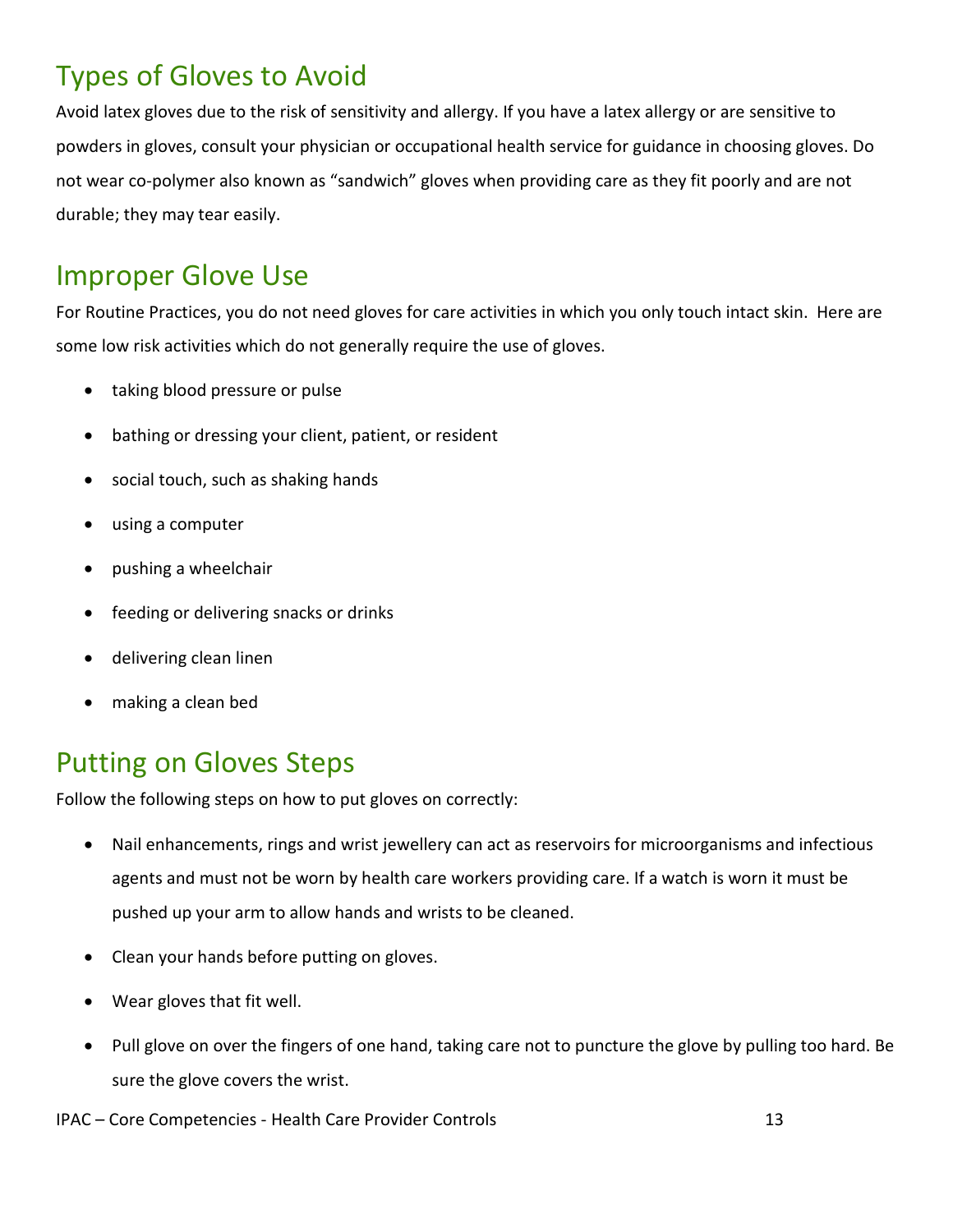Repeat this action with the second glove on the other hand.

## <span id="page-13-0"></span>Taking off Gloves

Follow these steps to take off gloves:

- Remove gloves using a "glove-to-glove" and "skin-to-skin" technique. First, grasp the outside edge at the base of the palm.
- Peel glove away from the palm toward the fingers, rolling the glove inside-out. Be careful not to touch your skin with your gloved hand. The contamination is now on the inside. Ball the glove up and hold it in your other gloved hand.
- Carefully slide the un-gloved index finger inside the wrist band of the gloved hand. Try to avoid touching the outside of the glove because that is the contaminated region.
- Gently pull outwards and down toward the fingers, removing the glove inside out.
- Pull the glove down so that the first glove ends up inside the second glove so that no part of the outside is exposed.
- Discard both gloves immediately into the garbage.
- Clean your hands immediately after discarding gloves.

#### <span id="page-13-1"></span>Appropriate Uses of Gloves

Always change your gloves between clients, patients, or residents.

*This prevents cross-contamination. It breaks links in the chain and helps prevent transfer of Infectious Agents from one client, patient or resident to another.*

Always change your gloves when you go from a "dirty" area or task to a "clean" area or task.

*This helps to prevent cross-contamination or the transfer of Infectious Agents from the dirty site to the clean site. For example, putting on fresh gloves after changing a client, patient or residents' brief and before you perform mouth care. Another example is changing your gloves after you clean a body fluid spill and before you make a bed.*

Always make sure your hands are dry before putting on gloves.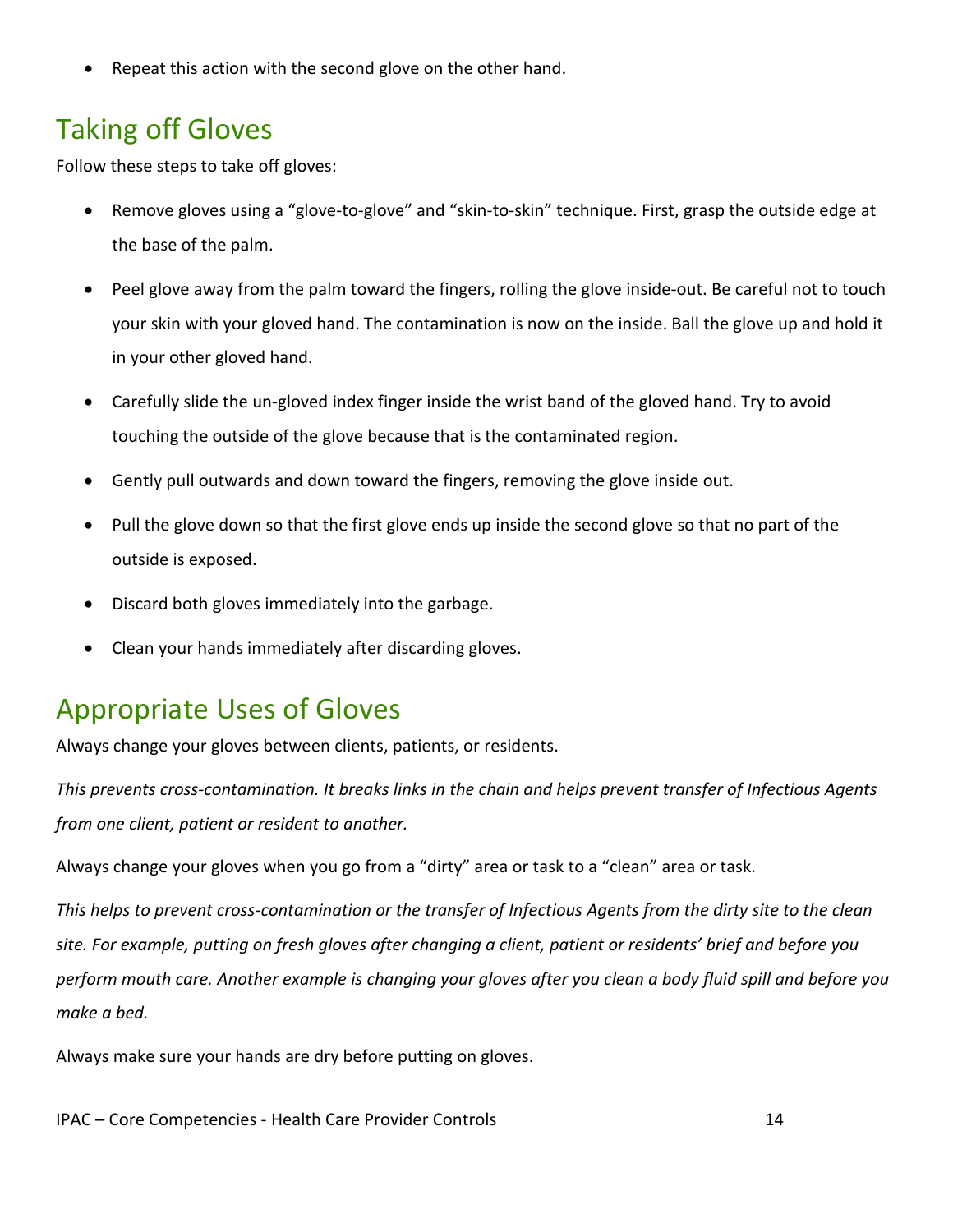*This is to help prevent hand irritation.*

Always remove gloves as soon as your task is done and when you are outside the immediate client, patient, or resident care area.

*This helps prevent cross-contamination. It breaks links in the chain and helps prevent transfer of Infectious Agents from one client, patient or resident to another and prevents contamination of the environment.*

#### <span id="page-14-0"></span>Inappropriate Uses of Gloves

DO NOT "double glove" or "triple glove".

*This contaminates the gloves and your hands when you remove the top glove. If you are doing this because your gloves are poor quality or inappropriate for the task, then you need to report this and use better quality gloves.*

DO NOT wash gloves or use alcohol-based hand rub on gloves.

*Disposable gloves are to be used once, and then thrown away. They are not to be re-used or cleaned. Alcoholbased hand rub is only to be used to perform hand hygiene.*

DO NOT wear gloves longer than needed.

*This helps prevent hand irritation and reduces the risk of contamination of the environment.*

#### <span id="page-14-1"></span>Gown

Wear a gown when your risk assessment suggests that a procedure or activity is likely to generate splashes or sprays of blood, body fluids, secretions, or excretions that might contaminate your forearms and/or clothing or uniform.

You should also wear a gown to protect your arms and clothing from equipment or environmental surfaces contaminated with these body substances, such as when emptying commodes or bedpans.

#### <span id="page-14-2"></span>Choice of Gown

Your choice of a gown is based on the organizational risk assessment, your answers to your personal risk assessment questions and the type of gown you will need to protect yourself and the client, patient, or resident when carrying out your task. Select the best gown for the task you are about to do.

IPAC – Core Competencies - Health Care Provider Controls 15 Gowns may be disposable. In this case, they will be used once, then, put into the garbage.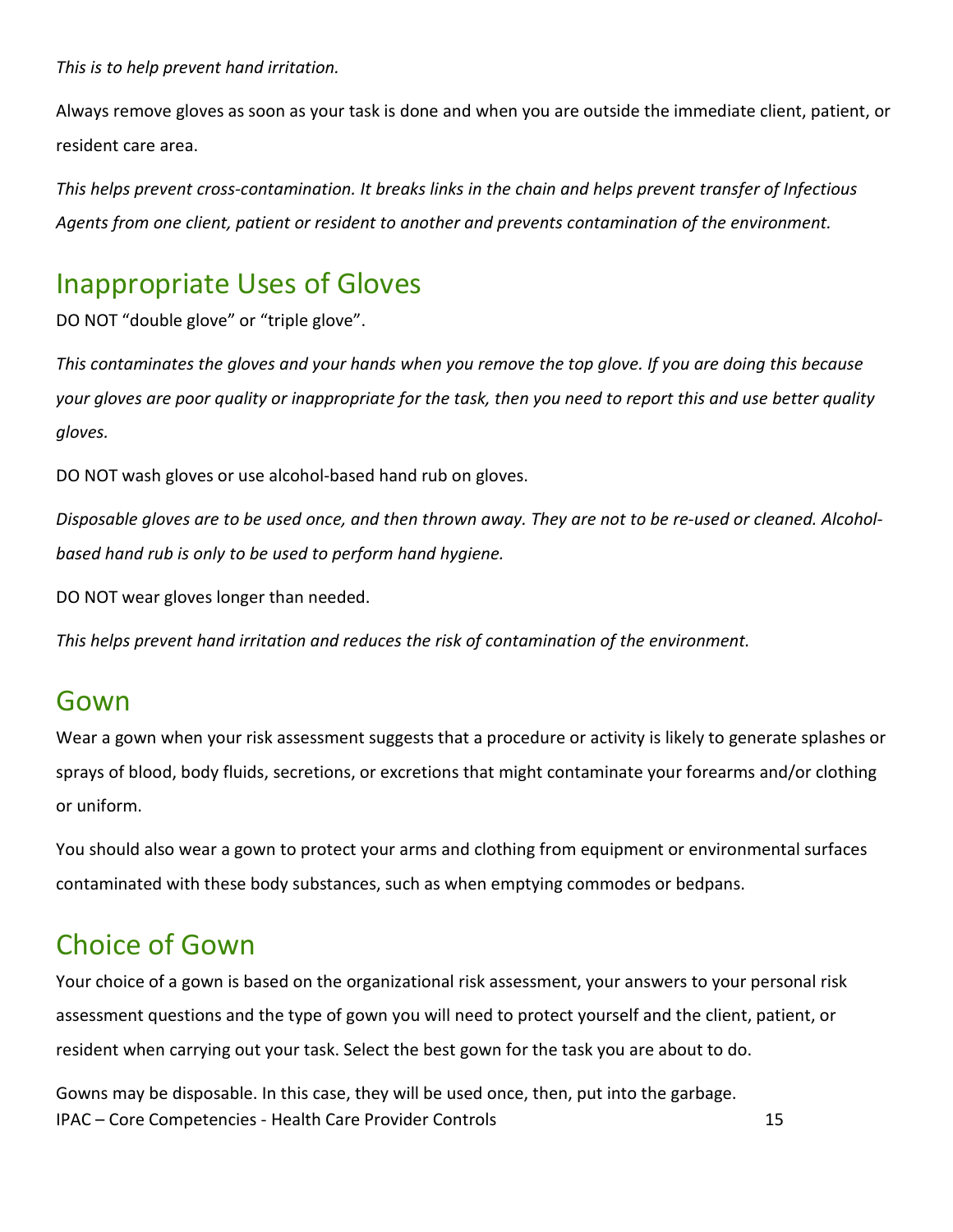Cloth gowns are reusable. They are to be worn once, then, put into the laundry hamper.

The gown should have long sleeves and fit snugly at the cuff. Be sure that the gown fits you comfortably and completely; your clothing or uniform should be completely covered.

Several sizes of gowns should be available to ensure that Health Care Providers can select a gown that fits them.

The following video demonstrates the appropriate sequence for wearing a gown.

#### <span id="page-15-0"></span>Putting on Gown

Follow these steps to put on a gown:

- Clean your hands before putting on gloves.
- Wear a gown that fits well in size and length.
- Hold the gown so that the opening faces you.
- One arm at a time, put on the gown so the opening is at the back.
- Pull the gown up over the shoulders.
- Tie the neck and waist strings so that the gown overlaps.
- If gloves are worn, pull the cuff of the glove over the cuff of the sleeve so that it fits snugly.

#### <span id="page-15-1"></span>Taking off Gown

Steps to take off a gown:

- If gloves are worn, remove gloves first and discard into garbage.
- Remove the gown by untying the waist strings and then the neck strings.
- Grasp the neck strings and use them to bring the gown forward and off the shoulders.
- Roll the outside of the gown inwards, folding the contaminated outside layer away from your body. Do not agitate the gown.
- Discard the gown into a linen bag or, if disposable, a garbage container.
- Clean hands for 15 seconds.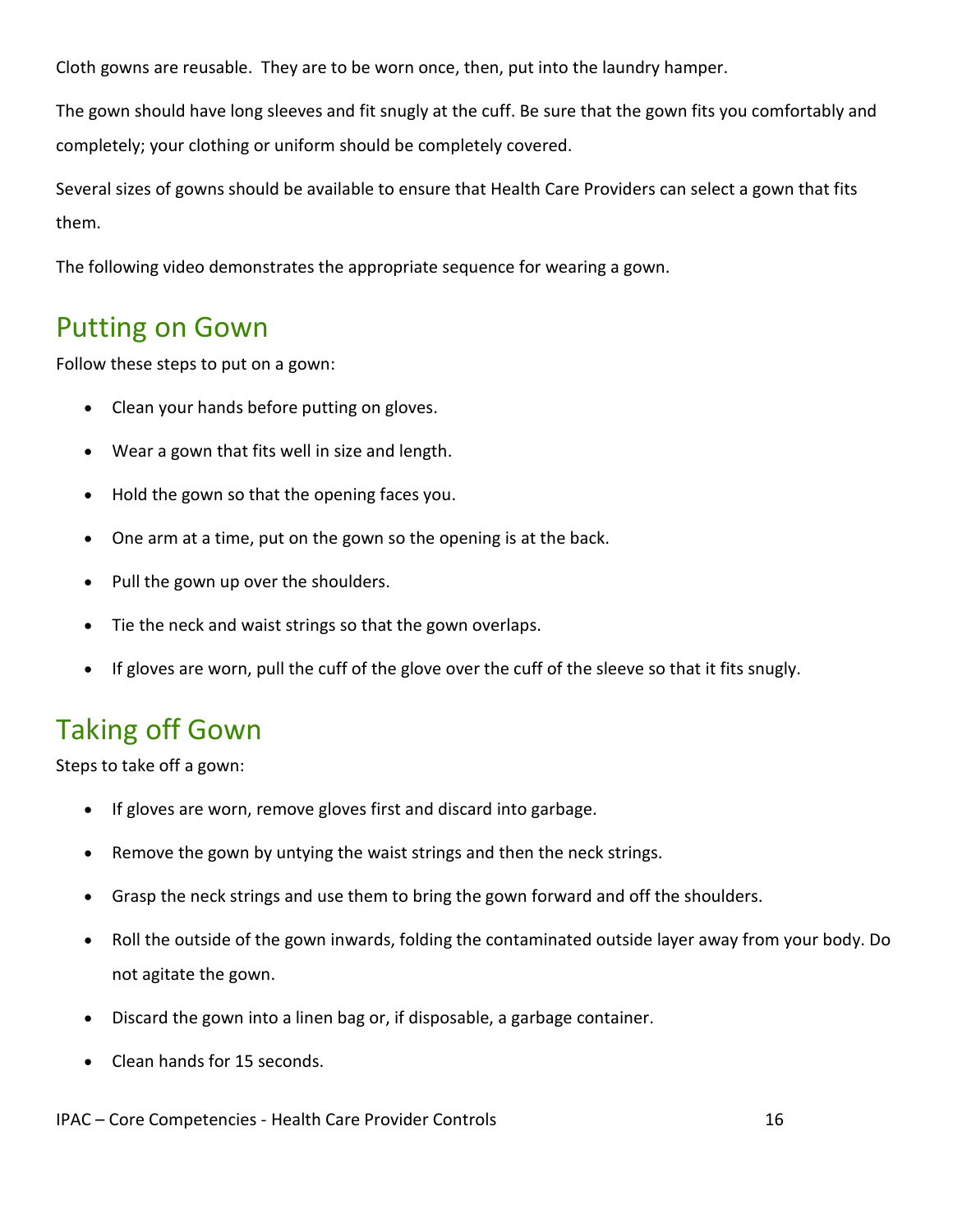# <span id="page-16-0"></span>Appropriate Uses of Gown

Always wear a gown with the opening at the back; this prevents soiling of your uniform or clothing beneath.

Always tie or fasten a gown both at the neck and waist; this prevents the gown from becoming loose or falling forward and contaminating your uniform or clothing.

Always choose a gown that fits you well; this ensures your gown provides adequate coverage of your uniform or clothing.

Always remove your gown before leaving one client, patient or resident or his or her area and before going to another; this will prevent cross-contamination.

#### <span id="page-16-1"></span>Inappropriate Uses of Gowns

DO NOT wear a lab coat or jacket instead of a gown.

• *Lab coats or jackets do no provide adequate coverage as sleeves are not tight and the neck is open.*

DO NOT re-use gowns.

• *This will cause cross-contamination.*

DO NOT wear a gown just to keep warm.

• *Gown use should be restricted for infection prevention and control purposes.*

# <span id="page-16-2"></span>Facial Protection

Facial protection for Routine Practices consists of a mask and eye protection that is worn to protect the mucous membranes of your eyes, nose and mouth when you anticipate that a procedure or care activity is likely to generate splashes or sprays of blood, body fluids, secretions or excretions OR when within two metres of a client, patient or resident with a new onset cough, fever or shortness of breath.

# <span id="page-16-3"></span>Masks & Respirators

A mask is to be used when your risk assessment suggests that your nose and mouth might be in contact with blood, body fluids, secretions or excretions that are splashed or sprayed by the task you are about to perform. Some examples include open suctioning, when performing dental procedures and when emptying a bedpan into an open hopper.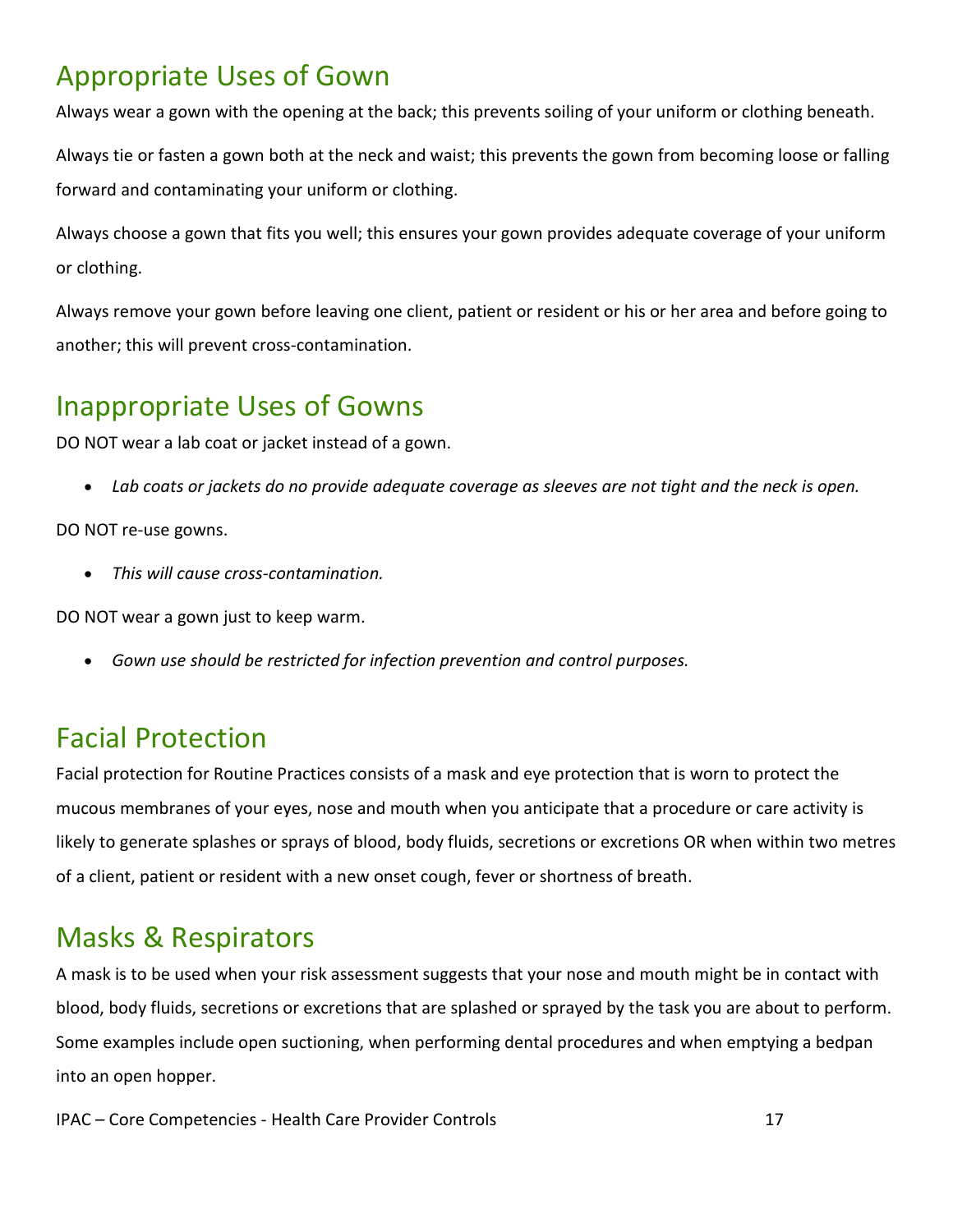#### <span id="page-17-0"></span>Respirator

A respirator filters small airborne particles to prevent the inhalation (or breathing in) of Infectious Agents such as tuberculosis, that are transmitted by the airborne route.

An N95 respirator is one type of respirator that is commonly used in health care settings.

Remember that when you wear an N95 respirator you must be fit-tested and you must perform a seal-check each time you put one on.

There is more information about N95 respirators in the Administrative Controls component of the Routine Practices module.

We will discuss N95 respirators and specific requirements for a Respiratory Protection Program in the Additional Precautions module.

#### <span id="page-17-1"></span>Choice of mask

Your choice of a mask is based on the organizational risk assessment and your personal risk assessment.

Select the best mask for the task you are about to do. For example, if there is a risk of splashing or spraying blood or body fluids onto the mask, choose a fluid-resistant mask. Your mask should be substantial enough to prevent droplet penetration and securely cover your nose and mouth. For long duration activities, choose a more durable mask, such as a surgical mask. As always, inform your supervisor or employer immediately if masks are inappropriate or unavailable.

# <span id="page-17-2"></span>Masks for Clients/Patients/Residents

Provide a mask to clients, patients, or residents who have a new acute respiratory illness and who are coughing when they leave their room, on arrival in clinics and doctors' offices and when travelling in an ambulance.

Never use an N95 respirator on a client, patient, or resident. They have not been fit-tested and it may make their breathing difficult.

# <span id="page-17-3"></span>Appropriate Uses of Masks

Always wear a mask that fits your face.

IPAC – Core Competencies - Health Care Provider Controls 18 *This is to provide adequate protection for your nose and mouth.*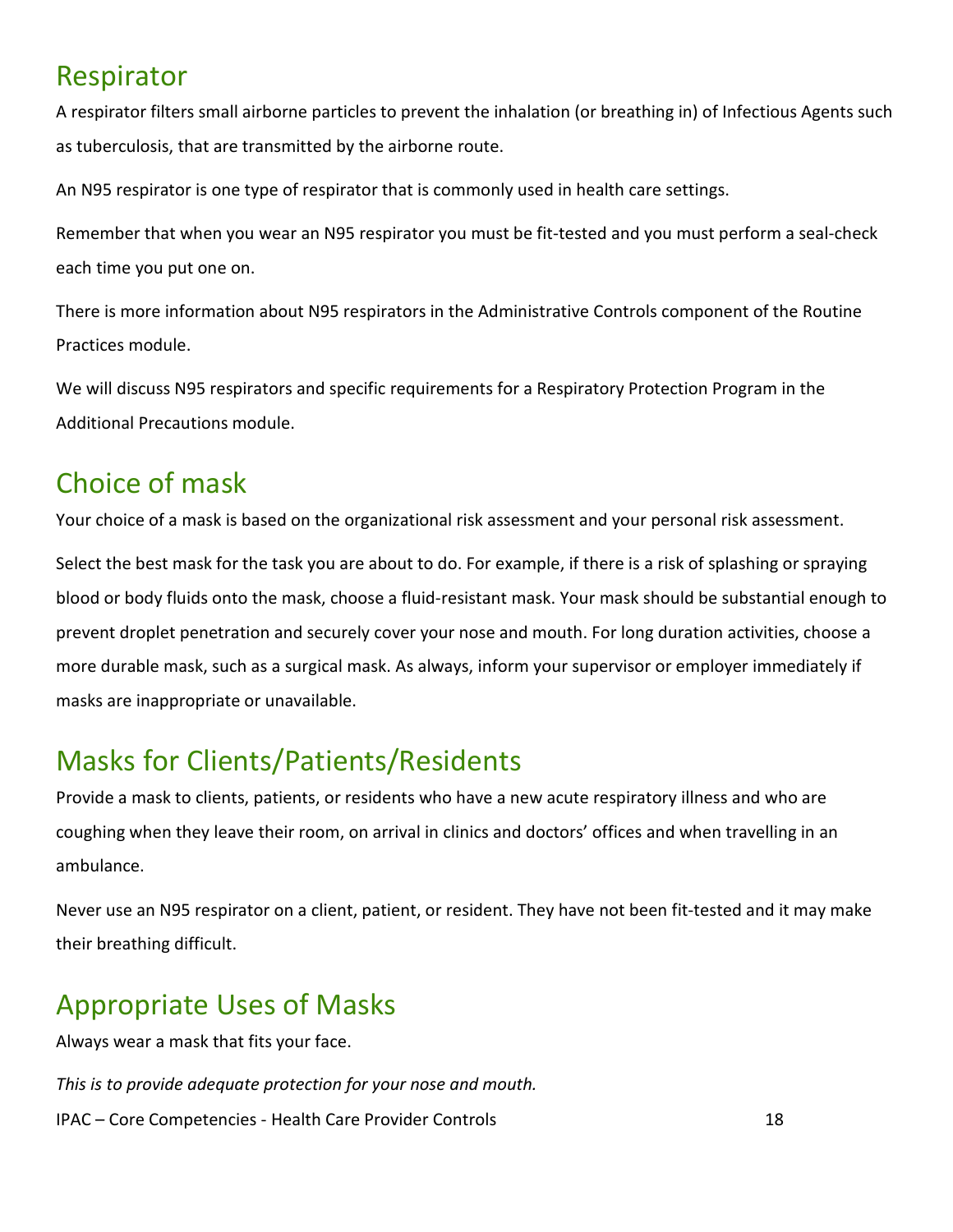Always remove a mask immediately after the task for which it was used and discard into the garbage.

*Masks should not be worn from room to room. Always prevent cross-contamination.*

Always discard a mask after you use it.

*Choosing a new mask each time helps protect you from touching contaminated masks. A used mask is considered contaminated. Using a contaminated mask will contaminate your hands and put you and others at risk.*

#### <span id="page-18-0"></span>Inappropriate Uses of Masks

DO NOT touch a mask while wearing it.

*The used mask is considered contaminated. Touching a contaminated mask will contaminate your hands and put you and others at risk.*

DO NOT leave a mask around your neck or hanging from your ear or on your forehead.

*The used mask is considered contaminated. Touching a contaminated mask will contaminate your hands and put you and others at risk.*

DO NOT store masks in your pocket.

*The used mask is considered contaminated. Touching a contaminated mask will contaminate your hands and put you and others at risk. The mask may become crushed and damaged.*

#### <span id="page-18-1"></span>Eye Protection

You should wear eye protection to protect yourself from Infectious Agents and another person's body fluids.

This will protect the mucous membranes of your eyes from Infectious Agents that may be splashed, sprayed, coughed or sneezed towards your face.

# <span id="page-18-2"></span>Choice of Eye Protection

Your choice of eye protection should be based on your risk assessment. It must provide protection both in front of the eyes and at the sides.

Prescription glasses are not acceptable eye protection. They will not protect you from Infectious Agents. Eye protection needs to be worn over prescription glasses.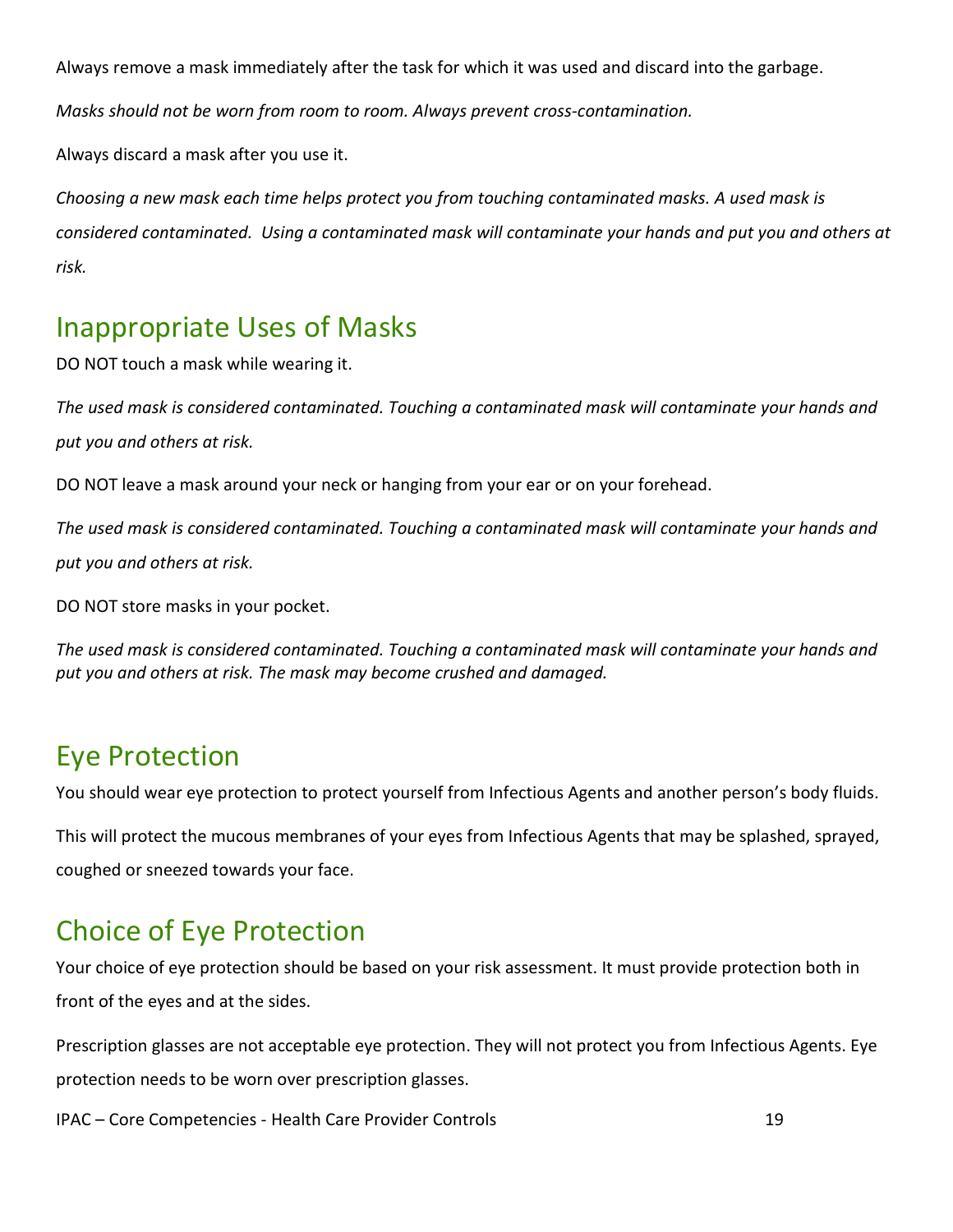Eye protection may be either disposable or reusable.

Examples of eye protection include safety glasses, safety goggles, face shields and visors attached to masks.

#### <span id="page-19-0"></span>Putting on Mask & Eye Protection

Clean your hands before putting on mask and eye protection.

Choose a mask of correct size and fit. Mask should be able to perform for duration of activity.

Masks may have either ear loops or tie strings.

#### **Simple ear loop mask**

Place loops of the mask over each ear.

Bend the nose bar over the bridge of the nose so that the mask fits snugly over the nose and mouth to prevent fluid penetration.

#### **Tie string mask**

Position the mask over your nose and mouth. Bend the nose bar over your nose so that mask fits snugly. Grasp top tie strings and tie these at the back of your head. Then grasp the neck tie strings and tie the mask at the base of your head. Re-adjust the nose bar if needed.

#### **Eye Protection**

Choose eye protection of correct size and fit. Eye protection should not interfere with vision. If already wearing a combination mask + eye shield, additional eye protection is not needed.

Put on eye protection and adjust to fit. If you are wearing prescription eye glasses, wear eye protection over the eye glasses.

If you are using a face shield instead of a mask and eye protection, be sure the face shield fits securely over your brow and protects both your mouth and eyes.

#### <span id="page-19-1"></span>Taking off Mask & Eye Protection

Steps to taking off Mask & Eye Protection:

- Remove eye protection immediately after completing the activity.
- Before touching your eye protection, clean hands for 15 seconds.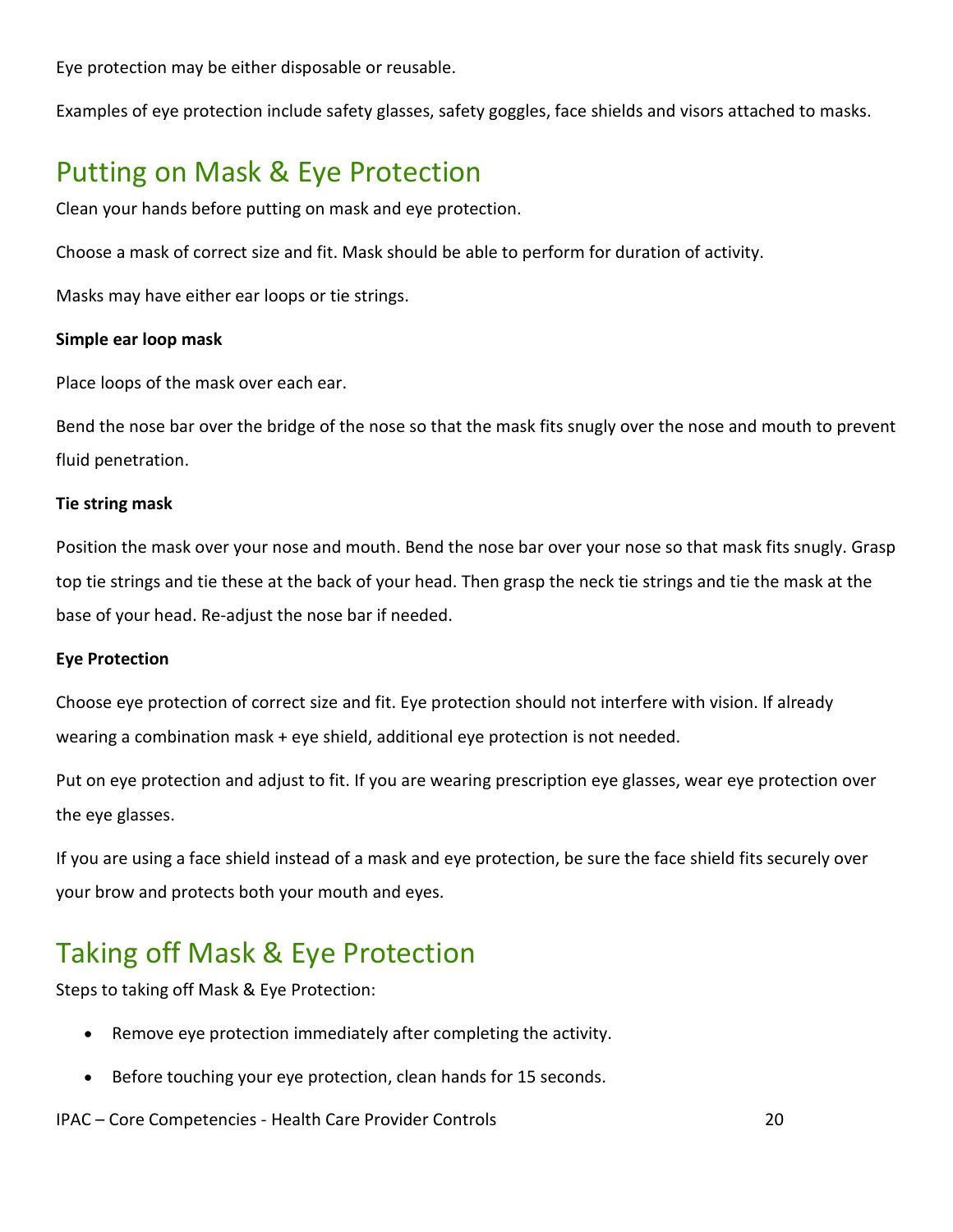- Grasping the side pieces of the eyewear, remove by pulling it forward and away from the face. Avoid touching the contaminated front of the eyewear.
- Discard disposable eye protection into the garbage container.
- If eye protection is reusable, follow your organization's policies for cleaning and disinfection. This might be done by you, or you might send the item to another area for cleaning and disinfection.
- Remove mask by removing ear loops or untying strings. Carefully pull the mask forward and away from the face, avoiding touching the outside of the mask.
- Drop the mask into the garbage container without contaminating the top edges of the waste bag.
- If wearing combination mask and eye protection, untie the neck strings first, then untie the head strings. Bending the head, hold the mask firmly with the ties and carefully allow the mask to fall forward and off the face. Avoid touching the front of the mask or eye protection with the hands.
- Drop the mask into the garbage container without contaminating the top edges of the waste bag.
- If wearing a full face shield, grasp the head band at the back of the hand with one or both hands and lift it up and forward, off the head. Avoid touching the front of the face shield.
- Drop the face shield into the garbage container.
- Perform hand hygiene.

# <span id="page-20-0"></span>Appropriate Uses of Eye Protection

Always put disposable eye protection in the garbage after use; *this prevents cross-contamination.*

Always clean and disinfect reusable eye protection before the next use; *this prevents cross-contamination and avoids putting you and others at risk. Handle and store contaminated equipment safely to protect others and storage areas from becoming contaminated.*

Always perform hand hygiene before removing eye protection; t*his is so your hands are always clean before you touch your face and helps protect you from infection.*

Always remove your eye protection immediately after the task for which it was used and discard into the garbage or place in an appropriate receptacle for cleaning and disinfection; p*roper handling and disposal prevents cross-contamination.*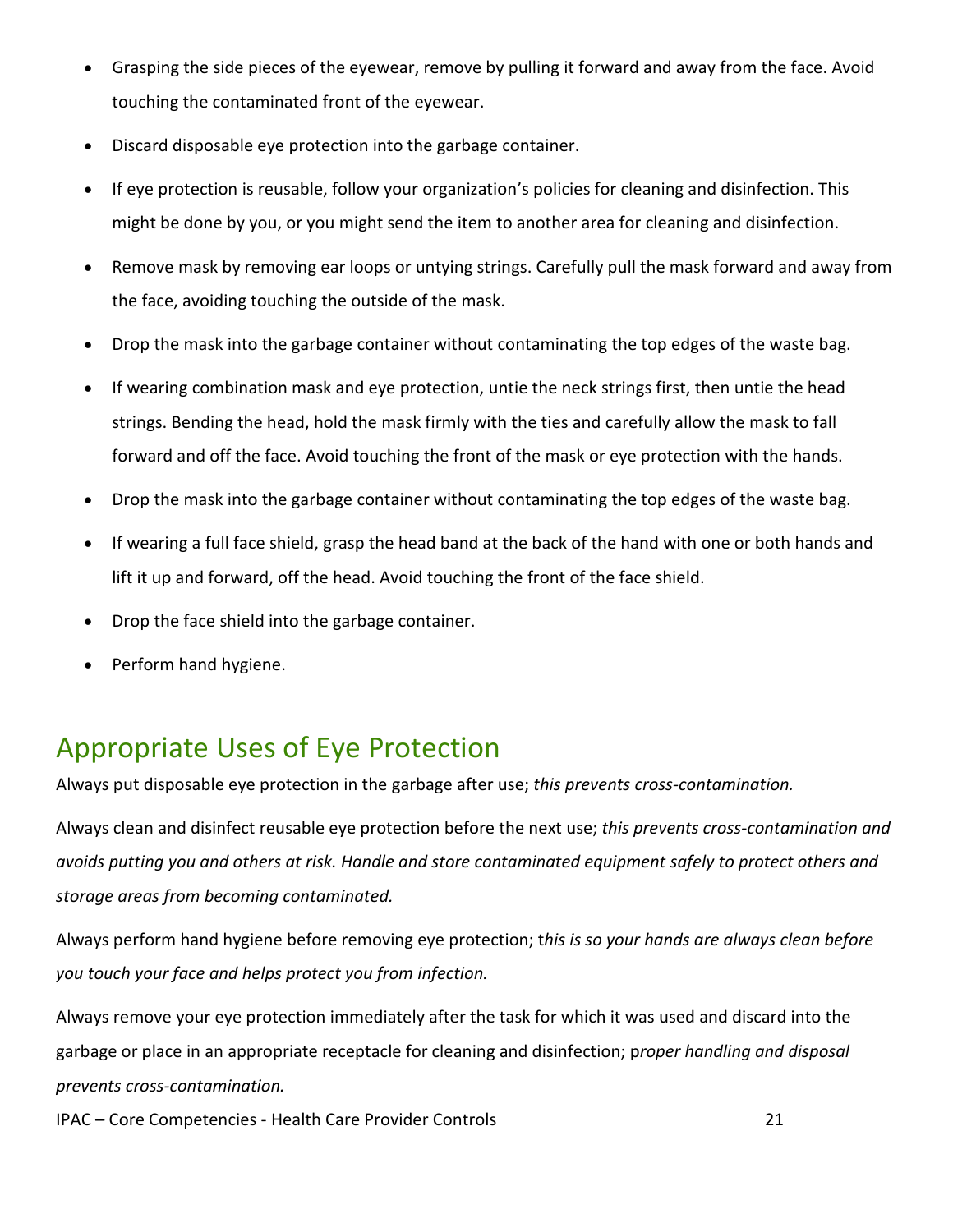#### <span id="page-21-0"></span>Inappropriate Uses of Eye Protection

DO NOT wear prescription eye glasses in place of eye protection.

• *Wearing prescription glasses does not provide adequate protection and may not protect your eyes from exposure to Infectious Agents in splashes or sprays.*

DO NOT touch eye protection while wearing it.

• *This may cause contaminate both your hands and your eye protection.*

DO NOT put eye protection on top of your head when not in use.

• *Used eye protection is considered contaminated. Touching it will contaminate your hands and put you and others at risk.*

DO NOT disinfect or reprocess disposable eye protection.

• *This may compromise the integrity of the eye protection.*

#### <span id="page-21-1"></span>Putting on Full PPE

Follow these steps to put on full PPE:

- Perform hand hygiene
- Put on gown
- Put on mask
- Put on eye protection
- Put on gloves

#### <span id="page-21-2"></span>Taking off Full PPE

Follow these steps to take off full PPE:

- Remove gloves
- Remove gown
- Perform hand hygiene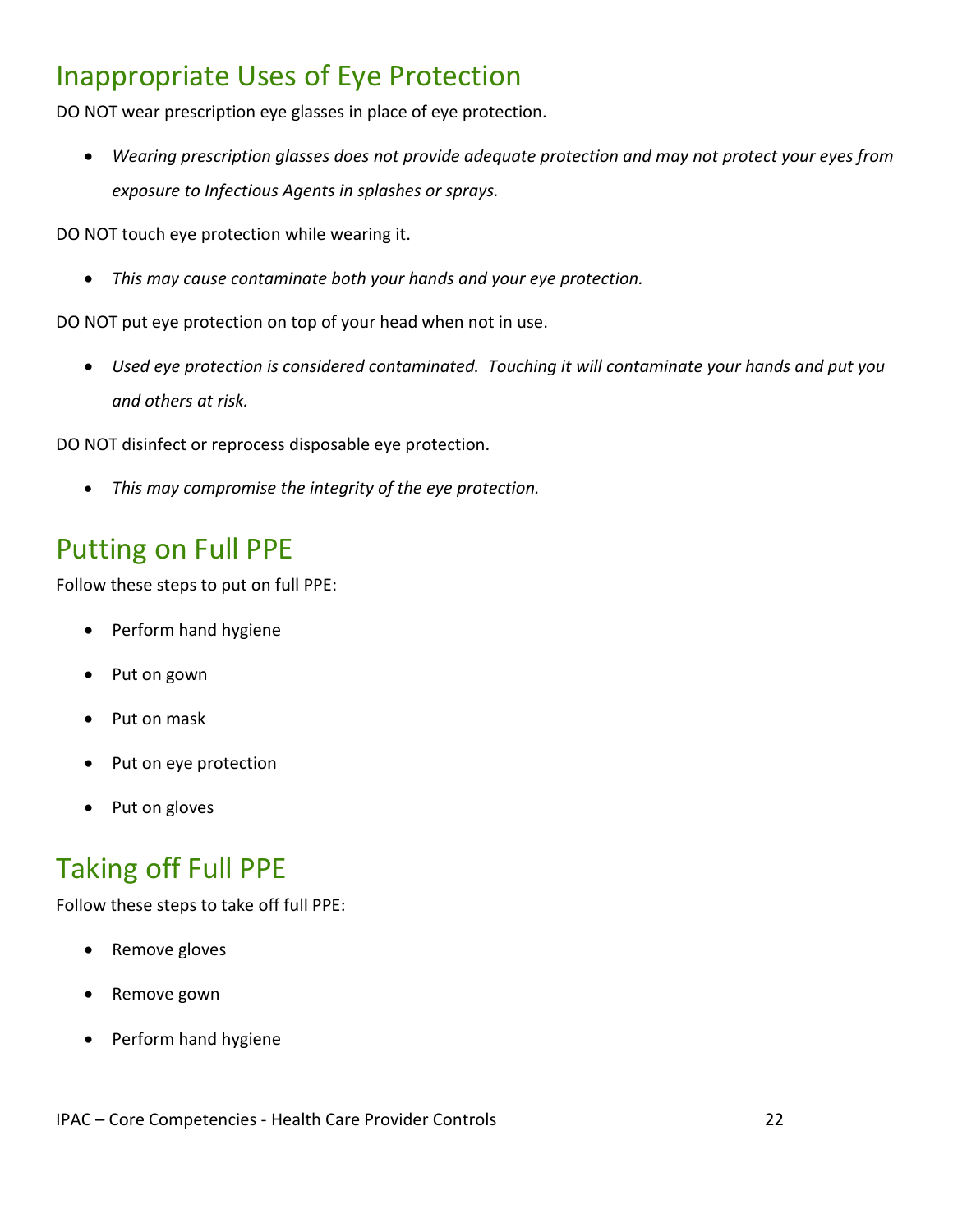- It is important to clean your hands after removing gown and gloves to make sure that infectious agents are removed before you touch your face
- Remove eye protection
- Remove mask
- Perform hand hygiene
- It is important to clean your hands after removing facial protection because they are considered to be contaminated

# <span id="page-22-0"></span>Practice Activity One – Part 1 of 6

When administering a blood pressure test on a client/patient/resident with intact skin, ensure to use the following PPE:

- Mask
- **Gloves**
- Gown
- Eye Protection

#### <span id="page-22-1"></span>Practice Activity One – Part 2 of 6

When handing a glass of orange juice to a client/patient/resident who is in bed with a new fever, cough and shortness of breath, ensure to use the following PPE:

- Mask
- Eye Protection

#### <span id="page-22-2"></span>Practice Activity One – Part 3 of 6

When pushing someone in a wheelchair, do the following:

- There is no risk of being exposed to blood or body fluids
- Hand Hygiene is to be done according to the "4 Moments for Hand Hygiene"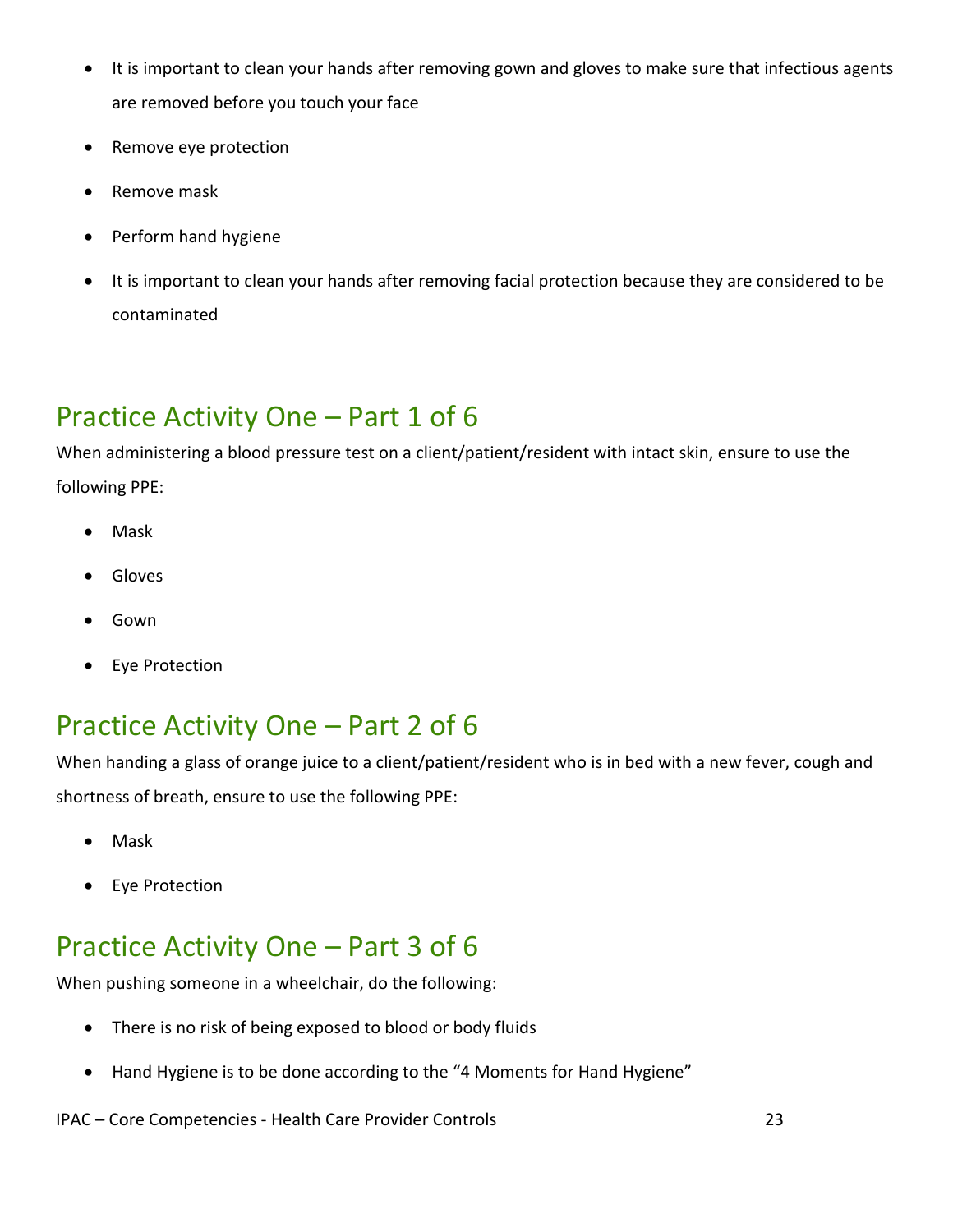#### <span id="page-23-0"></span>Practice Activity One – Part 4 of 6

When cleaning up a small blood spill from the floor, ensure to use the following PPE:

- Gloves
- Hand Hygiene is to be done according to the "4 Moments for Hand Hygiene"

# <span id="page-23-1"></span>Practice Activity One – Part 5 of 6

Providing care for a client/patient/resident who has diarrhea and is incontinent, ensure to use the following PPE:

- Gown
- Gloves
- Hand Hygiene is to be done according to the "4 Moments for Hand Hygiene"

# <span id="page-23-2"></span>Practice Activity One – Part 6 of 6

Providing care for a client/patient/resident who has projectile (explosive) vomiting and diarrhea, ensure to use the following PPE:

- Gown
- Gloves
- **Eye Protection**
- Hand Hygiene is to be done according to the "4 Moments for Hand Hygiene"

#### <span id="page-23-3"></span>Practice Activity Two

Follow the correct sequence for taking off full PPE:

- Take off gloves
- Remove gown
- Hand Hygiene is to be done according to the "4 Moments for Hand Hygiene"
- Remove eye protection
- Remove masks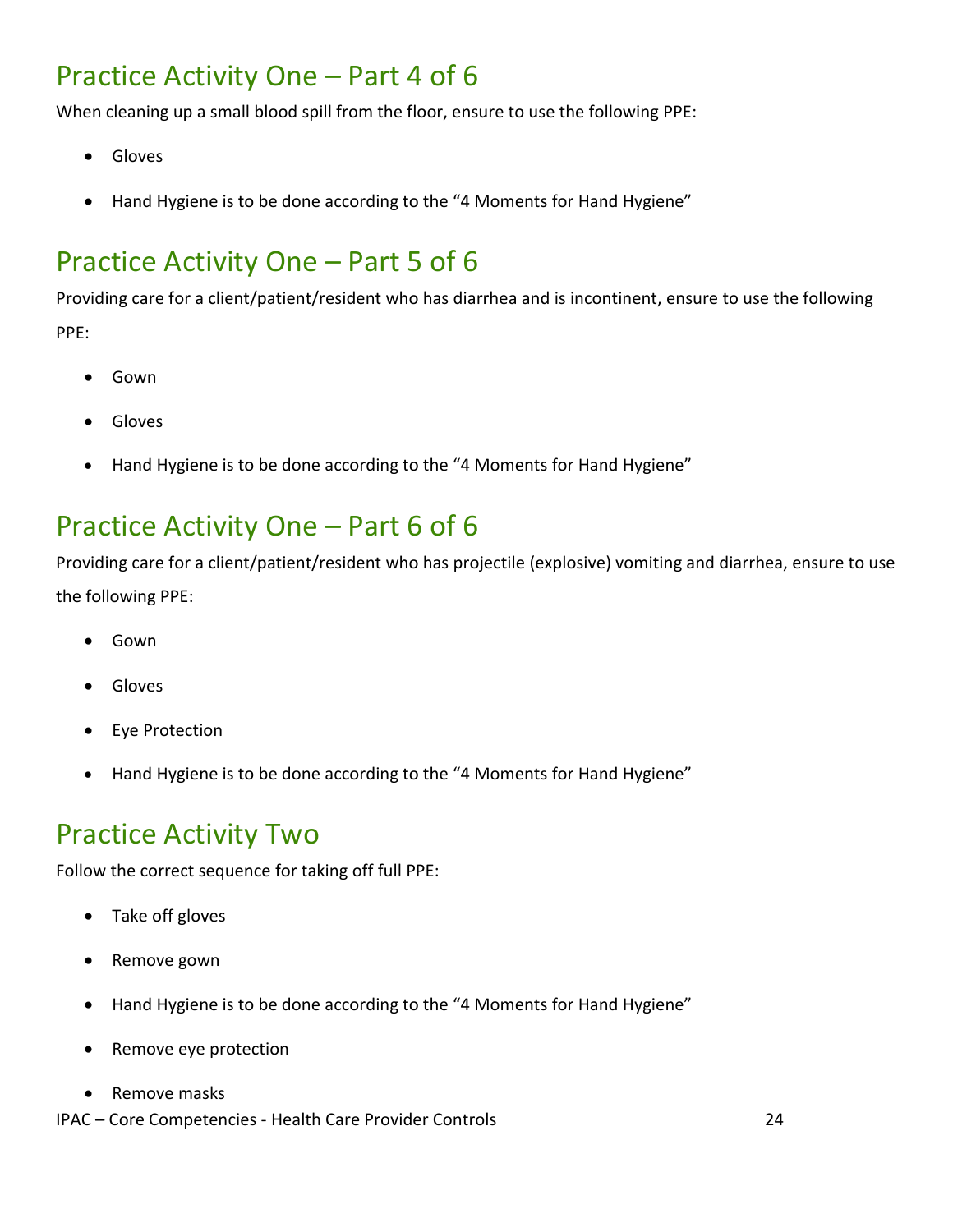#### <span id="page-24-0"></span>Practice Activity Three

The following can be defined as appropriate

- Wearing facial protection in front of a coughing patient.
- Wearing gloves when emptying a urinal.
- Cleaning a spill from the floor while wearing gloves.

The following can be defined as inappropriate

- Mask dangling around your neck.
- Isolation gown untied at the neck.
- Wearing gloves while typing at a computer.